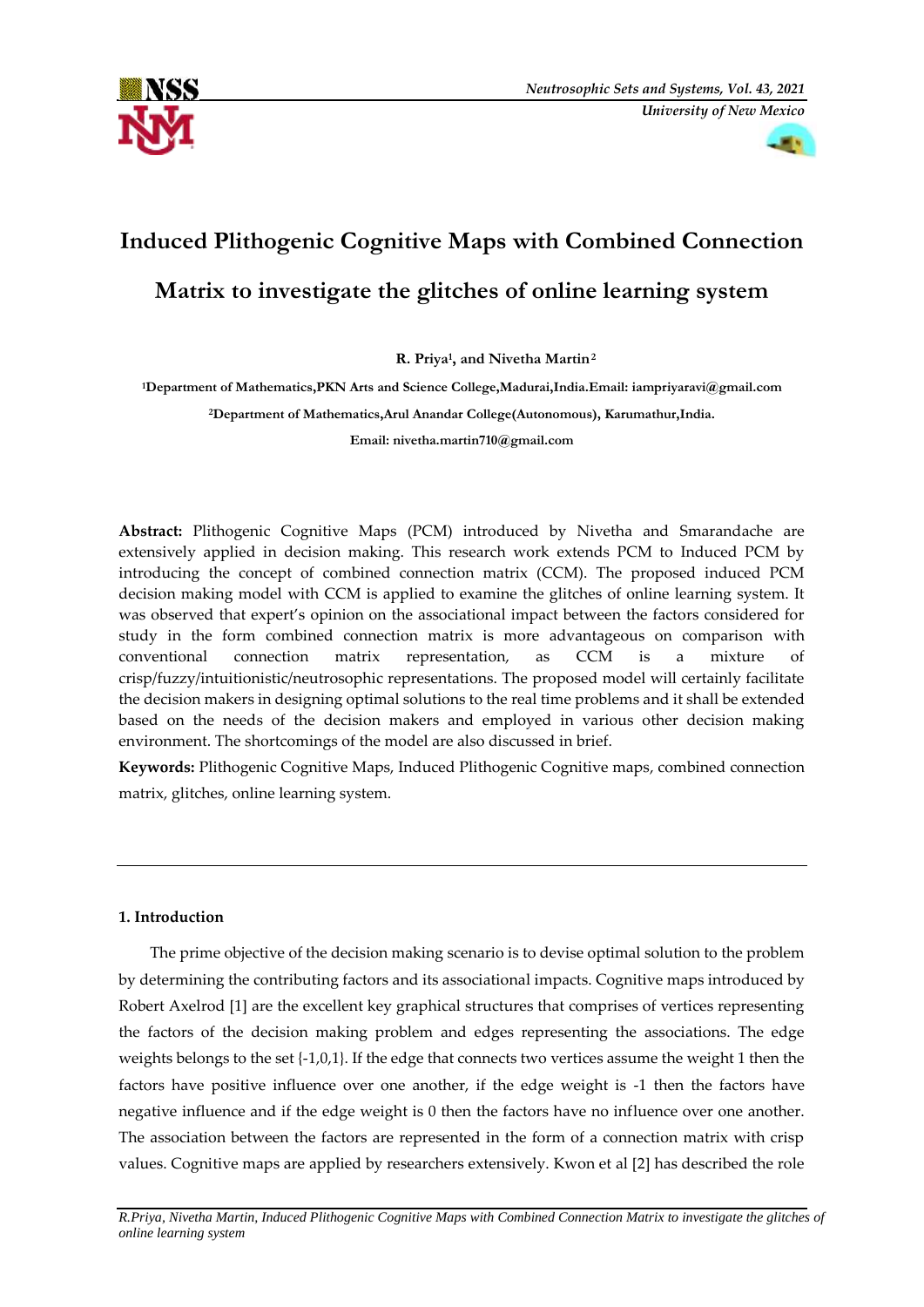of Cognitive maps in influencing the decision maker's semantic and syntactic comprehension in problem solving. The approach of cognitive maps lacks the ability in handling incomplete and imprecise information. To handle uncertainty scenario in decision making, Kosko [3] extended cognitive maps to fuzzy cognitive maps (FCM). In FCM models the edge weight assume values in the range [-1,1] and the connection matrix consists of fuzzy values. FCM models are applied in pattern recognition. Gonzalo Pajares [4] applied FCM in stereovision matching . Papakostas et al [5] made the first attempt in developing the FCM model for pattern recognition. Papakostas and Koulouriotis [6] presented the classifying of patterns using FCM. Claudio Lucchiari [7] used FCM in diagnostic decisions. FCM models are extensively applied by the researchers to make optimal decisions.

Fuzzy Cognitive models are extended to intuitionistic FCM models in which the connection matrix has intuitionistic values that comprises of membership and non-membership values. Papageorgiou and Dimitris [8] extended CM models to Intuitionistic Fuzzy Cognitive Maps (IFCM) and applied in process control and decision support applications. Luo et al [9] discussed time series predictions based on IFCM and this model is also applied in making decisions on target business strategies. Intuitionistic Fuzzy Cognitive models are extended to neutrosophic cognitive map (NCM) models in which the connection matrix is neutrosophic in nature. The neutrosophic sets consists of truth, indeterminacy and falsity membership values which is comprehensive than intuitionistic sets. Neutrosophic sets are used in resolve the complications in IOT entrprises [10], appraise green SCM [11], choosing optimal the supplier [12], smart medical devise [13] , project [14], designing feasible solutions to the problem of resource levelling [15]. The extended NCM's are first introduced by Vasantha Kandasamy and Smarandache [16]. Aasim Zafar and Mohd Anas [17] applied NCM in situation analysis. Al-Subhi et al [18] extended NCM models to new Neutrosophic Cognitive Maps model. Ferreira [19] has applied NCM to make decision on supply chain management. The researchers of FCM have extended these decision making models based on the circumstances of decision making and also made need based customization. The another comprehensive extension of FCM, IFCM and NCM models is Plithogenic Cognitive Maps (PCM) and it was developed by Nivetha Martin and Smarandache [20]. The concept of plithogeny introduced by Smarandace [21-22] was discussed in various fields and different concepts such as concentric plithogenic hypergraph, plithogenic hyper soft sets, combined plithogenic hypersoft sets, plithogenic fuzzy whole hypersoft set have been evolved. The efficiency of the proposed concepts Plithogenic sets are widely applied in several decision making scenarios of supply chain sustainability [23], multi attribute decision making, medical diagnosis [24]. In the developed PCM model the connection matrix is plithogenic in nature and the contradiction degree of the factors was considered. Sujatha et al [25] applied PCM models in making feasible decisions in analysis on Novel Corona virus by considering contradiction degree of the experts. Nivetha et al [26] developed a COVID-19 diagnostic model to investigate the mediating effects of the factors with new plithogenic sub cognitive maps approach. The PCM models are gaining momentum amidst the researchers at recent times.

Another comprehensive extension of FCM model is Induced Fuzzy Cognitive Maps model which has the similar approach of FCM. The induced FCM models differ from FCM models in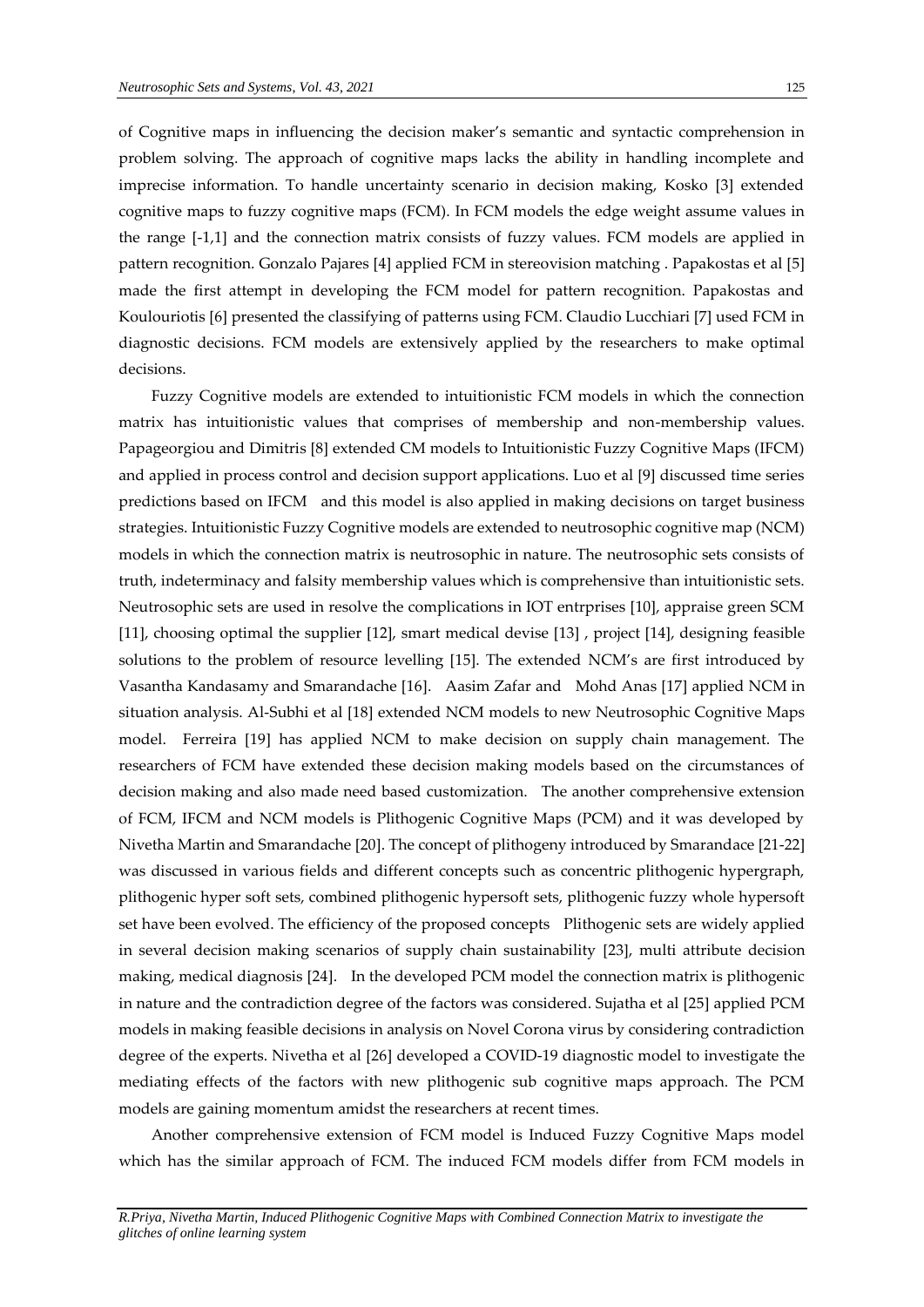determining the fixed point of the dynamical system. Induced FCM models are applied by different researchers as follows: Ritha et al [27] to determine the predictor's interest in cosmetic surgery, Narayanamoorthy et al [28] to make decisions on the problems faced by hand loom workers, Devadoss et al [29-31] to study the miracles in Holy Bible, work-life imbalance and Periyar philosophy of self-respect. Pathinathan et al [32-33] to explore the hazards of plastic pollution, road accidents by adolescences and problems faced by the farmers. Charles et al [34] to investigate the health of women in Chennai slums. Thirusangu et al [35] developed new induced bidirectional associative FCM model. Saraswathi et al [36] used the approach of fuzzy matrix analysis to study induced FCM models. Dhrubajyoti Ghosh et al [37-39] proposed induced Fuzzy Bi-Model to analyse the industrial relationship between employee and employer, real world problems and the impact of social networking in students. Sujatha et al [40] to model the traffic flow, Lily et al [41] to examine the symptoms of migraine. Induced FCM models with intuitionistic and neutrosophic representations are also developed by researchers. To mention a few, Induced FCM is applied in the field of agriculture to identify the effects of Endosulfan [42], to examine the causes of road accidents [43], to investigate the disappearance of house sparrow [44], to study the symptoms of tuberculosis, cancer [45-46], to explore the concepts of semantics extraction [47].

The feasibility of Plithogenic Cognitive Maps has motivated the authors to develop Induced Plithogenic Cognitive maps model. The developed model is the first attempt of formulating induced PCM and it is applied to examine the glitches in online learning system. In general the connection matrix representing the relation between the factors contains only same kind of values which may be crisp/fuzzy/intuitionistic/ neutrosophic in nature and on other hand it many contain linguistic values and it may be quantified using various kind of fuzzy numbers. But in this paper the concept of combined connection matrix is introduced in which the connection matrix comprises of a combination of crisp, fuzzy, intuitionistic and neutrosophic values. The combined connection matrix is more comprehensive in nature and it is highly reflective in sense, the association between the factors say F1 and F2 may be crisp in nature, F3 and F4 may be fuzzy in nature but in conventional connection matrix the association between all the factors are of same kind. The opinion of the experts are unconstrained in combined connection matrix and it is restricted to one kind of value in conventional matrix. In this proposed model four expert's opinion are considered and the aggregate combined connection matrix is obtained using plithogenic aggregate operators by taking contradiction degree of the experts into account.

The paper is structured as follows: section 2 presents the basic preliminaries; section 3 consists of the methodology; section 4 comprises of the application of the developed model; section 4 discusses the results and the last section concludes the work.

# **2**. **Preliminaries**

This section comprises of the basic definitions related to the research work.

#### **2.1. Definition [20]**

Plithogenic Cognitive Maps (PCM) is a directed graph with nodes, edges and contradiction degree. The nodes are represented as  $D_1, D_2, D_3, D_n$  and the edge weights as  $e_{ij}$  respectively. The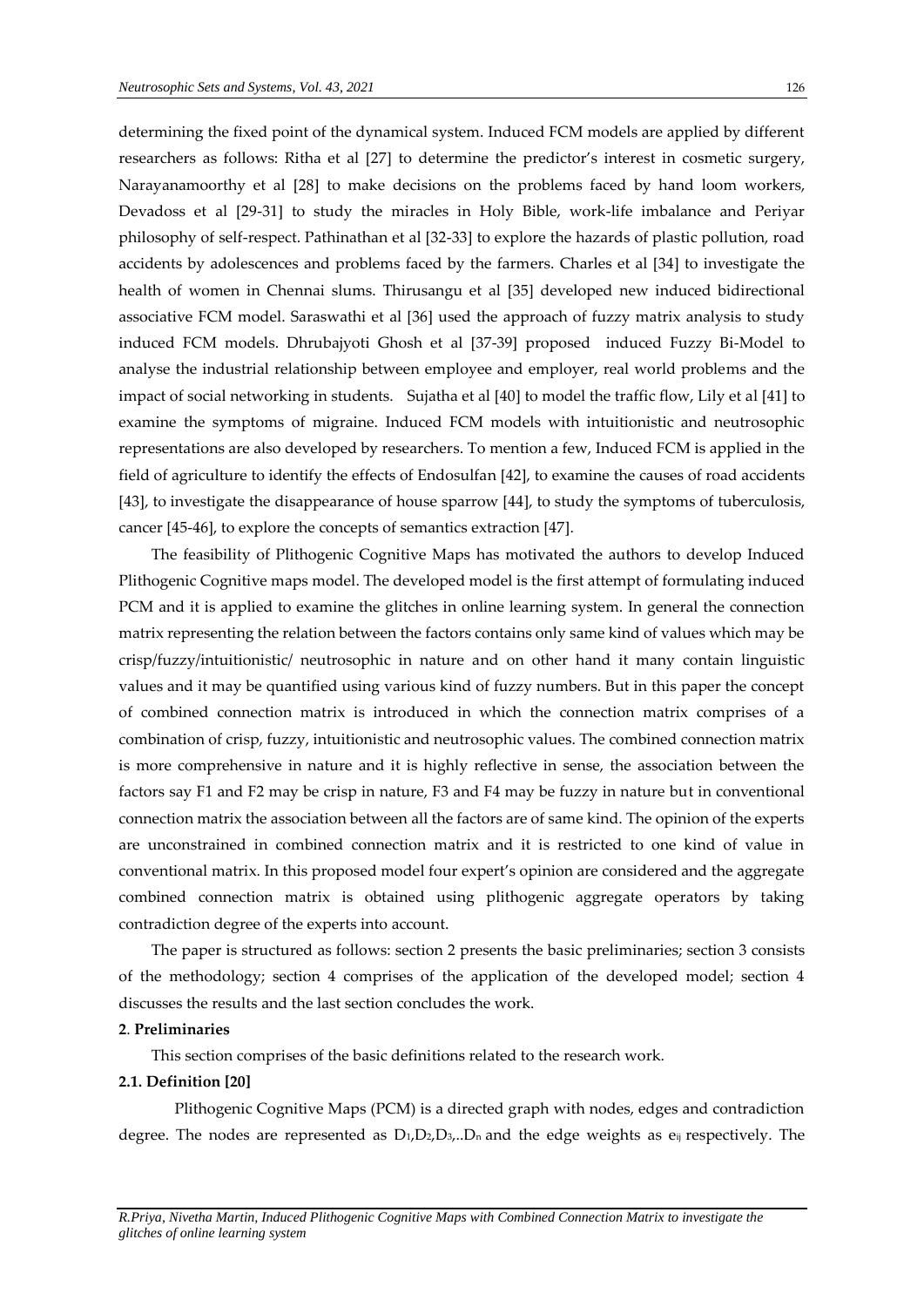connection matrix or the adjacency matrix comprises of the plithogenic edge weight between the directed edge DiDj.

#### **2.2. Definition [20]**

The instantaneous vector  $V = (a_{1}, a_{2}, \ldots, a_{n})$ ,  $a_{i} \in \{0,1\}$ . If  $a_{i} = 1$  or 0 then it indicates the ON/OFF position of the node at a particular instant of time respectively.

## **2.3. Definition [20]**

PCM with directed cycles is called as cyclic and it is also called as dynamical system if the causal relations flow through the cycle in revolutionary manner and the attainment of equilibrium state is called as the fixed point.

#### **2.4. Definition [20]**

The settling of the vector in a PCM of the form  $V_1 \rightarrow V_2 \rightarrow V_3 \rightarrow \cdots$  .  $V_i \rightarrow$ ..  $V_1$ 

indicates the dynamical system has limit cycle.

# **2.5. Definition [20]**

The plithogenic aggregate operators are defined as a  $\wedge$  b = (1-c) [a  $\wedge$  Fb] + c [a  $\vee$  Fb], where c represents the contradiction degree, a ∧F b is the tnorm defined as ab and a  $\vee$ F b is the tconorm defined as a+b-ab.

#### **2.6. Definition [22]**

The neutrosophic set  $N_A$  of the form  $(T, I, F)$  is transformed to intuitionistic fuzzy set (T, f) by the method of impression membership method, where f is computed as follows

$$
f_A = \begin{cases} F_A + \frac{[1 - F_A - I_A][1 - F_A]}{[F_A + I_A]} & \text{if } F_A = 0\\ F_A + \frac{[1 - F_A - I_A][F_A]}{[F_A + I_A]} & \text{if } 0 < F_A \le 0.5\\ F_A + [1 - F_A - I_A] \left[ 0.5 + \frac{F_A - 0.5}{F_A + I_A} \right] & \text{if } 0.5 < F_A \le 1 \end{cases}
$$

By using median membership fuzzy values are computed as  $\langle \Delta(A) \rangle = \frac{r_A}{[r_A + r_A]}$ .

#### **3. Methodology of Plithogenic Induced Cognitive Maps with Combined Connection matrix**

Plithogenic Induced Cognitive Maps are similar to the approach of Plithogenic Cognitive Maps and this section presents the steps involved in the proposed method.

Step 1: The factors of the problem and its causal relationship are determined with the help of the expert's opinion.

Step 2: The combined connection matrix M represents the associations and inter impact between the factors. The values in the matrix may be crisp, fuzzy, intuitionistic and neutrosophic. The combined connection matrix reflects the expert's perception on the association between the factors. The different combined connection matrices of the experts considering contradiction degree is aggregated using plithogenic aggregate operators as defined in and defuzzified using

 Step 3: Let C be the instantaneous state vector and it is passed on to the combined connection matrix M, the new resultant vector C1 is obtained as discussed briefly in [20]. The same procedure is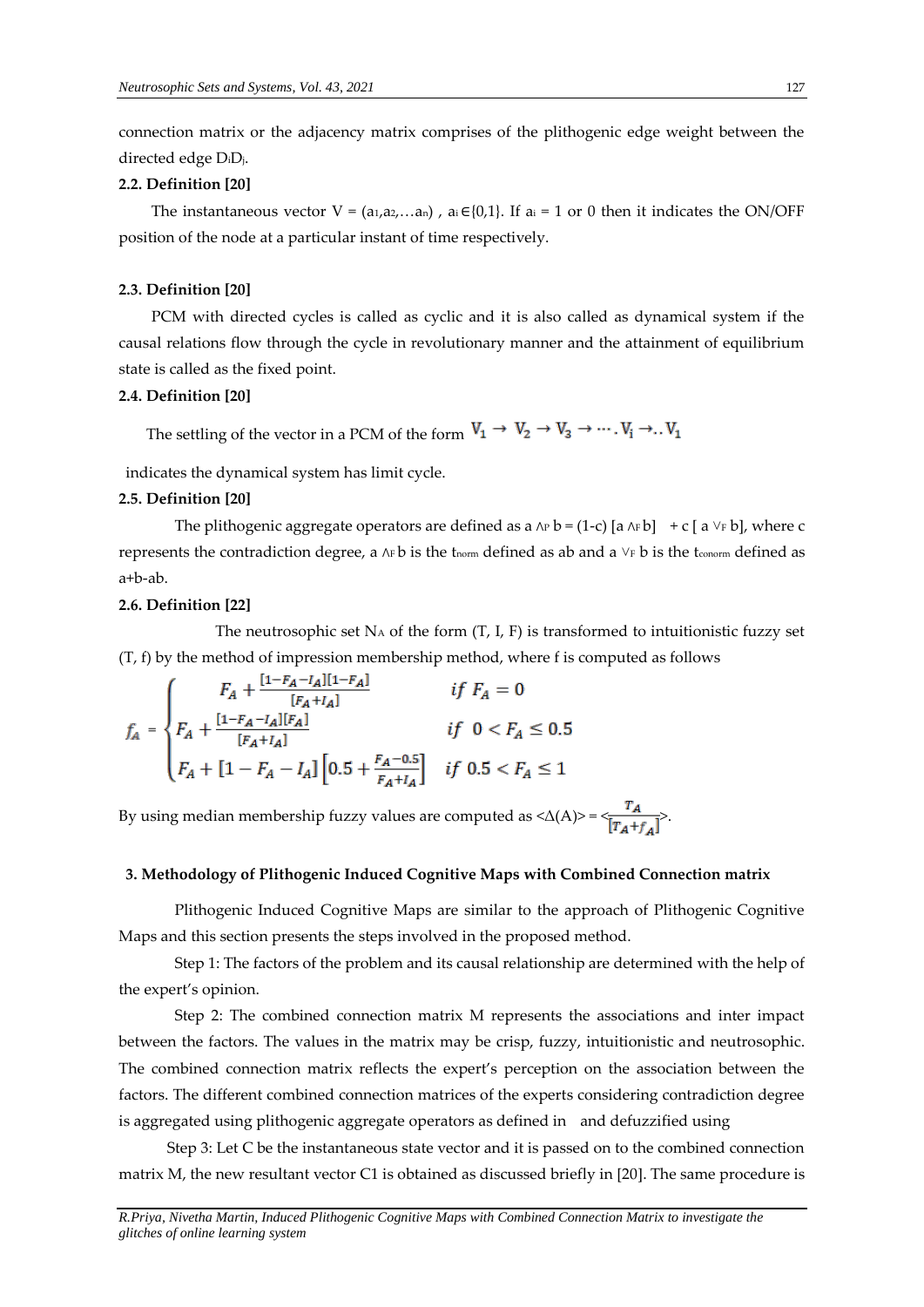applied to the resultant vector until the fixed point is determined in Plithogenic Cognitive Maps, but in induced Plithogenic Cognitive Maps, the newly obtained resultant vector C1 is subjected to component wise computations. The vector C1 is threshold by assigning 1 to the values greater than or equal to 0.5 and 0 to the values lesser than 0.5. If the vector C1 is of the form (1 00 1001001) then the components of vector C1 are taken as (1000000000), (0001000000), (0000001000), (0000000001) and each of the component is passed on the M with the same PCM approach and the resultant threshold vector with maximum 1's is taken as the next new vector and the procedure is repeated to find the fixed point.

Thus the procedure of plithogenic induced cognitive maps differ from plithogenic cognitive maps in determining the fixed point.

## **4**. **Factors contributing to the glitches of online learning system**

This section presents the factors that hinders the online learning system based on four expert's opinion and determines its associational impacts. The combined connection matrix represent the association and the interrelational impacts between the factors. It is combined in nature, the elements in the matrix are of varied kinds such as crisp, fuzzy, intuitionistic and neutrosophic and it reflects the association existing between factors in the perception of the experts. The factors are as follows

O1 High rate of difficulties in adapting to the new learning system

O2 Largely Confined to Elite Class of society

O3 Lack of proper network channels

O4 Deficit of computer literacy

O5 Monotonous content delivery

O6 No space for enhancing social skills

O7 The affective domain of the students is kept refrained

O9 Unable to cater the diverse needs of the learners

O10 Longer exposure to digital gadgets detains health

O11 Weaker interaction with faculty and peer

O12 Holistic development of learners has less scope

The combined connection matrix of the first expert

|                | $\overline{\textbf{O}}$ 1 | $\mathbf{O}$   | O 3            | $\overline{\textbf{O}}$ 4 |                  | $O$   $O$ 6    | O 7      | $\mathbf{O}$   |          | $O$ $O$ 10     | $\mathbf 0$ | O 12 |
|----------------|---------------------------|----------------|----------------|---------------------------|------------------|----------------|----------|----------------|----------|----------------|-------------|------|
|                |                           | $\overline{2}$ |                |                           | 5                |                |          | 8              | 9        |                | 11          |      |
| <b>O1</b>      | $\overline{0}$            | $0.8\,$        | $\overline{0}$ |                           | Ŧ.               | $\overline{0}$ | $\theta$ | 1              | $\theta$ | 1              |             | -0   |
|                |                           |                |                |                           |                  |                |          |                |          |                |             |      |
| O <sub>2</sub> |                           | $\overline{0}$ | (0.2, 0.7)     | $\vert 1 \vert$           | $\theta$         | $\overline{0}$ |          | 1              | 1        | $\overline{0}$ | 0           |      |
|                |                           |                |                |                           |                  |                |          |                |          |                |             |      |
| O <sub>3</sub> | 0                         | $\overline{0}$ | $\theta$       | $\theta$                  | $\boldsymbol{0}$ | $(0.8, 0.1)$ 0 |          | $\overline{0}$ | $\theta$ | l 0            | $\theta$    | 0.7  |
|                |                           |                |                |                           |                  |                |          |                |          |                |             |      |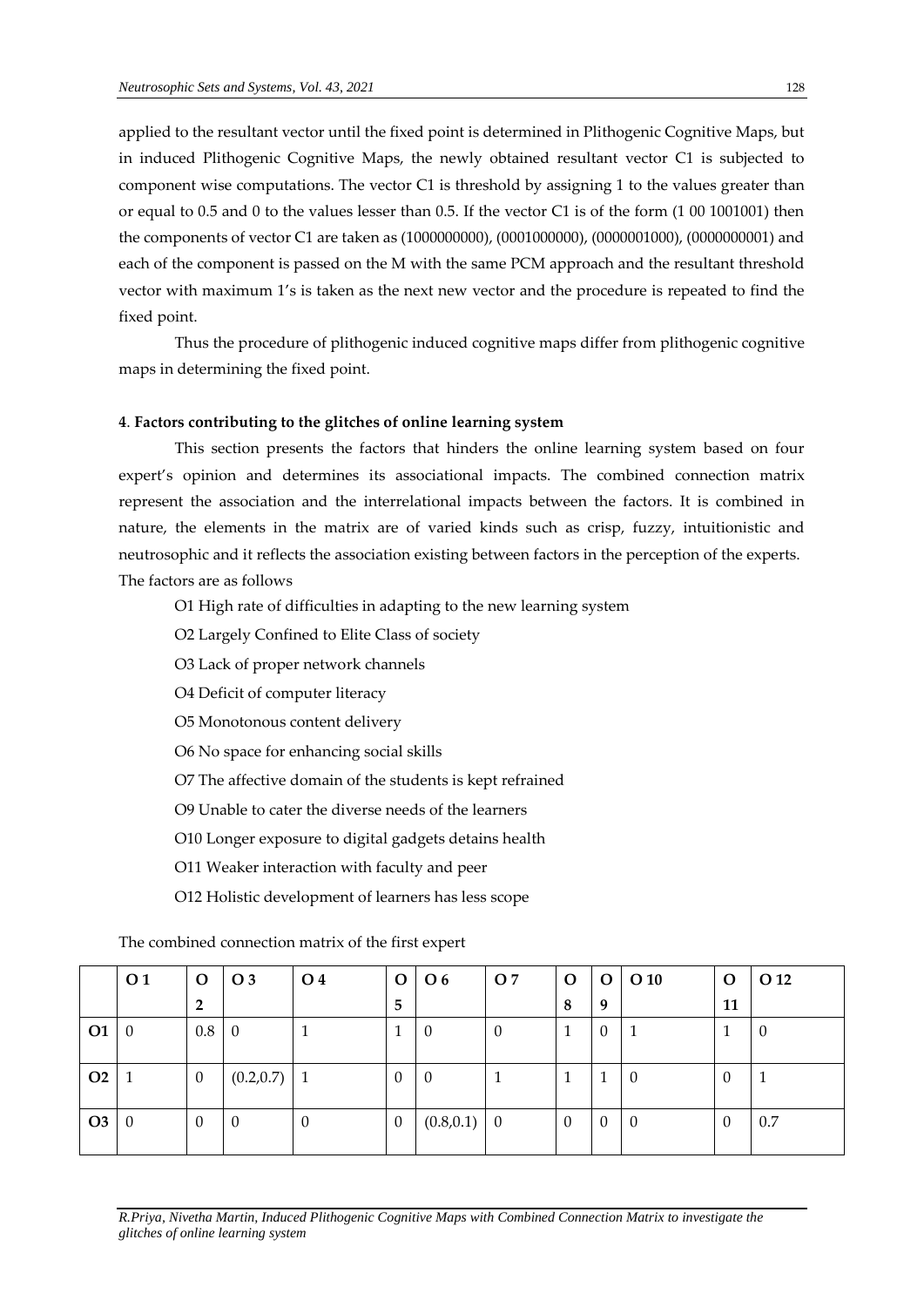| <b>O4</b>              | (0.7, 0.2)       | $\mathbf{1}$ | $\boldsymbol{0}$ | $\boldsymbol{0}$ | $\mathbf{0}$     | $\boldsymbol{0}$ | $\mathbf{1}$ | $\mathbf{0}$     | $\mathbf{0}$ | $\mathbf{0}$     | $\mathbf{1}$     | 0.4              |
|------------------------|------------------|--------------|------------------|------------------|------------------|------------------|--------------|------------------|--------------|------------------|------------------|------------------|
| <b>O5</b>              | $\mathbf{1}$     | $\mathbf{0}$ | $\boldsymbol{0}$ | $\boldsymbol{0}$ | $\mathbf{0}$     | $\mathbf{1}$     | $\mathbf{0}$ | $\mathbf{0}$     | $\mathbf{0}$ | $\mathbf{0}$     | 0.6              | $\mathbf{1}$     |
| <b>O6</b>              | $\boldsymbol{0}$ | $\mathbf{0}$ | $\mathbf{1}$     | $\boldsymbol{0}$ | $\mathbf{1}$     | $\boldsymbol{0}$ | $\mathbf{0}$ | $\mathbf{0}$     | $\mathbf{0}$ | $\boldsymbol{0}$ | $\mathbf{0}$     | $\boldsymbol{0}$ |
| O7                     | $\overline{0}$   | $\mathbf{1}$ | $\mathbf{0}$     | $0.8\,$          | $\mathbf{0}$     | $\mathbf{0}$     | $\mathbf{0}$ | $\mathbf{1}$     | $\mathbf{0}$ | $\mathbf{0}$     | $0.8\,$          | $\mathbf{1}$     |
| $\mathbf O$<br>$\bf 8$ | 0.9              | $\mathbf{1}$ | $\mathbf{0}$     | $\boldsymbol{0}$ | $\mathbf{0}$     | $\boldsymbol{0}$ | (0.5, 0.3)   | $\boldsymbol{0}$ | $\mathbf{0}$ | $\mathbf 1$      | $\mathbf{1}$     | $\mathbf{1}$     |
| $\mathbf O$<br>9       | $\mathbf{0}$     | 0.7          | $\theta$         | $\boldsymbol{0}$ | $\boldsymbol{0}$ | $\boldsymbol{0}$ | $\mathbf{0}$ | $\mathbf{0}$     | $\mathbf{0}$ | $\boldsymbol{0}$ | $\mathbf{1}$     | $\mathbf 1$      |
| $\mathbf{O}$<br>10     | $\mathbf{1}$     | $\mathbf{0}$ | $\boldsymbol{0}$ | $\boldsymbol{0}$ | $\boldsymbol{0}$ | $\boldsymbol{0}$ | $\mathbf{0}$ | $\mathbf{1}$     | $\mathbf{0}$ | $\boldsymbol{0}$ | $\mathbf{1}$     | (0.8, 0.1, 0.1)  |
| $\mathbf{O}$<br>11     | 0.9              | $\mathbf{0}$ | $\boldsymbol{0}$ | (0.6, 0.1, 0.3)  | $\mathbf{1}$     | $\boldsymbol{0}$ | $\mathbf{1}$ | $\mathbf{1}$     | $\mathbf{1}$ | (0.7, 0.1, 0.2)  | $\boldsymbol{0}$ | $\mathbf{1}$     |
| $\mathbf{O}$<br>12     | $0.8\,$          | 0.8          | $\mathbf{1}$     | 0.9              | $\mathbf{1}$     | $\boldsymbol{0}$ | $\mathbf{1}$ | 0.6              | $\mathbf{1}$ | $\mathbf{1}$     | 0.7              | $\boldsymbol{0}$ |

Fig.4.1 represents the graphical representation of first expert in various forms





*R.Priya, Nivetha Martin, Induced Plithogenic Cognitive Maps with Combined Connection Matrix to investigate the glitches of online learning system*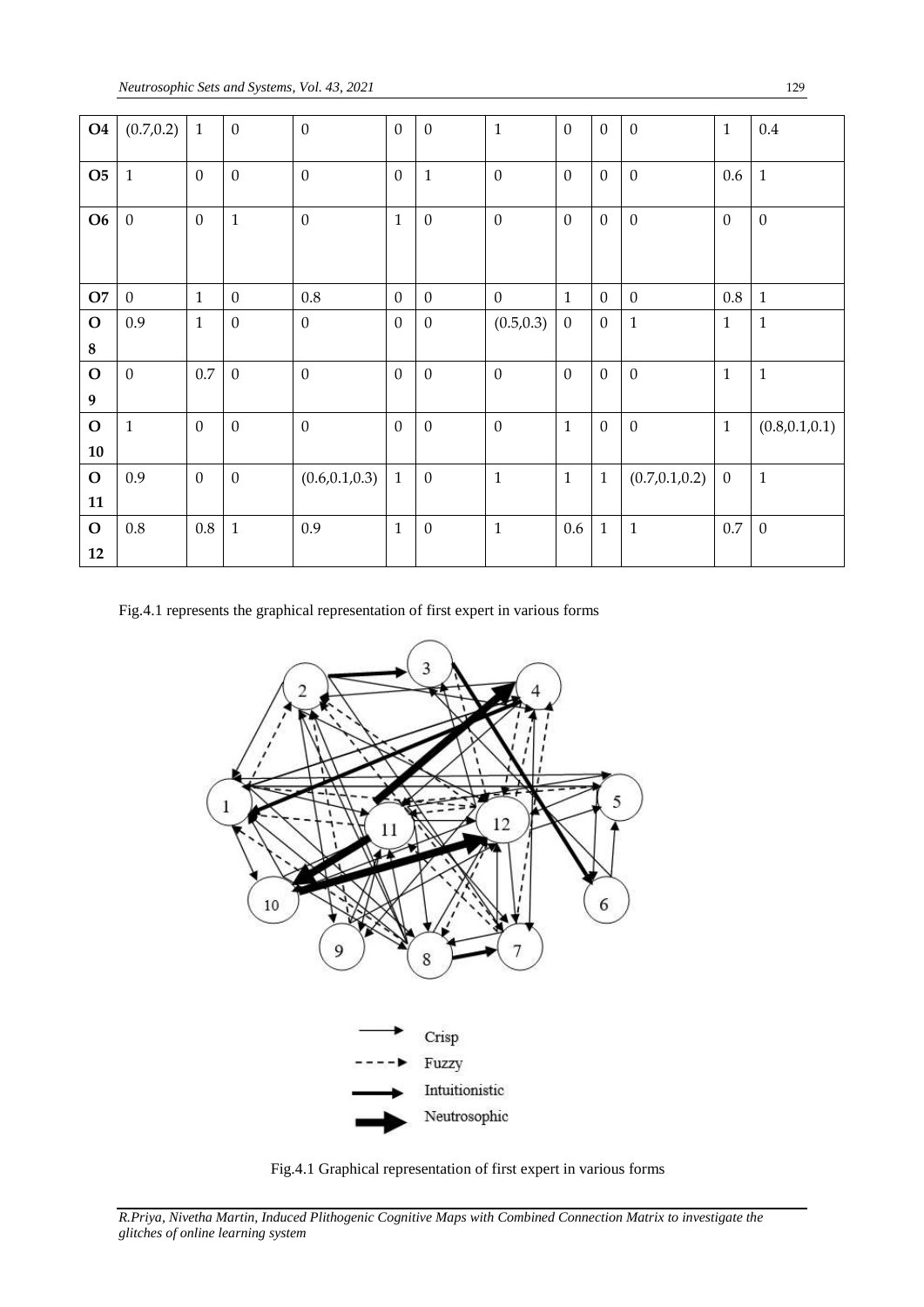|                | 01               | O 2            | <b>O3</b>         | <b>O</b> 4       | O 5              | O 6              | <b>O</b> 7      | <b>O8</b>      | O 9              | $O$ 10           | <b>O</b> 11      | O 12                          |
|----------------|------------------|----------------|-------------------|------------------|------------------|------------------|-----------------|----------------|------------------|------------------|------------------|-------------------------------|
| O1             | $\mathbf{0}$     | (0.8, 2)       | $\mathbf{0}$      | $\mathbf{1}$     | $.5\,$           | $\boldsymbol{0}$ | $\mathbf{0}$    | $\mathbf{1}$   | $\mathbf{0}$     | $\mathbf{1}$     | $\mathbf{1}$     | $\boldsymbol{0}$              |
| O <sub>2</sub> | $\mathbf{1}$     | $\overline{0}$ | (0.2, 0.7,<br>.3) | $\mathbf{1}$     | $\overline{0}$   | $\overline{0}$   | $\mathbf{1}$    | .4             | $\mathbf{1}$     | $\mathbf{0}$     | $\boldsymbol{0}$ | $\mathbf{1}$                  |
| <b>O3</b>      | $\mathbf{0}$     | $\overline{0}$ | $\mathbf{0}$      | $\boldsymbol{0}$ | $\boldsymbol{0}$ | (0.5, 0.1)       | $\mathbf{0}$    | $\mathbf{0}$   | $\mathbf{0}$     | $\boldsymbol{0}$ | $\boldsymbol{0}$ | 0.7                           |
| <b>O4</b>      | (.5,.2)          | $\mathbf{1}$   | $\overline{0}$    | $\boldsymbol{0}$ | $\mathbf{0}$     | $\overline{0}$   | $\mathbf{1}$    | $\overline{0}$ | $\mathbf{0}$     | $\mathbf{0}$     | $\mathbf{1}$     | 0.5                           |
| <b>O5</b>      | $\mathbf{1}$     | $\overline{0}$ | $\mathbf{0}$      | $\mathbf{0}$     | $\mathbf{0}$     | $\mathbf{1}$     | $\overline{0}$  | $\mathbf{0}$   | $\boldsymbol{0}$ | $\mathbf{0}$     | (.6,.2,<br>.3)   | $\mathbf{1}$                  |
| <b>O6</b>      | $\mathbf{0}$     | $\mathbf{0}$   | $\mathbf{1}$      | $\boldsymbol{0}$ | $\mathbf{1}$     | $\mathbf{0}$     | $\mathbf{0}$    | $\mathbf{0}$   | $\mathbf{0}$     | $\mathbf{0}$     | $\mathbf{0}$     | $\overline{0}$                |
| <b>O7</b>      | $\overline{0}$   | $\mathbf{1}$   | $\mathbf{0}$      | $\mathbf{1}$     | $\mathbf{0}$     | $\mathbf{0}$     | $\mathbf{0}$    | $\mathbf{1}$   | $\mathbf{0}$     | $\mathbf{0}$     | 0.8              | $\mathbf{1}$                  |
| <b>O</b> 8     | 0.9              | $\mathbf{1}$   | $\overline{0}$    | $\boldsymbol{0}$ | $\overline{0}$   | $\overline{0}$   | 0.3             | $\overline{0}$ | $\mathbf{0}$     | $\mathbf{1}$     | $\mathbf{1}$     | $\mathbf{1}$                  |
| O 9            | $\overline{0}$   | 0.7            | $\overline{0}$    | $\overline{0}$   | $\overline{0}$   | $\overline{0}$   | $\overline{0}$  | $\overline{0}$ | $\boldsymbol{0}$ | $\mathbf{0}$     | $.8\,$           | $\mathbf{1}$                  |
| 010            | $\mathbf{1}$     | $\overline{0}$ | $\mathbf{0}$      | $\mathbf{0}$     | $\boldsymbol{0}$ | $\boldsymbol{0}$ | $\mathbf{0}$    | $.5\,$         | $\boldsymbol{0}$ | $\boldsymbol{0}$ | $\mathbf{1}$     | (.8, .1, .3)<br>$\mathcal{L}$ |
| <b>011</b>     | 0.5              | $\mathbf{0}$   | $\mathbf{0}$      | (.3, .4)         | $\mathbf{1}$     | $\mathbf{0}$     | .4              | $\mathbf{1}$   | $\mathbf{1}$     | (.7, .2)         | $\mathbf{0}$     | .3                            |
| O 12           | $\boldsymbol{0}$ | (.8, .3)       | $\mathbf{1}$      | (.5,.3)          | $\mathbf{1}$     | $\boldsymbol{0}$ | $.3\phantom{0}$ | $\mathbf 1$    | $\mathbf{1}$     | $\cdot$ .2       | 0.4              | $\boldsymbol{0}$              |

The combined connection matrix of the second expert

Fig.4.2 represents the graphical representation of second expert in various forms



Fig.4.2 Graphical representation of second expert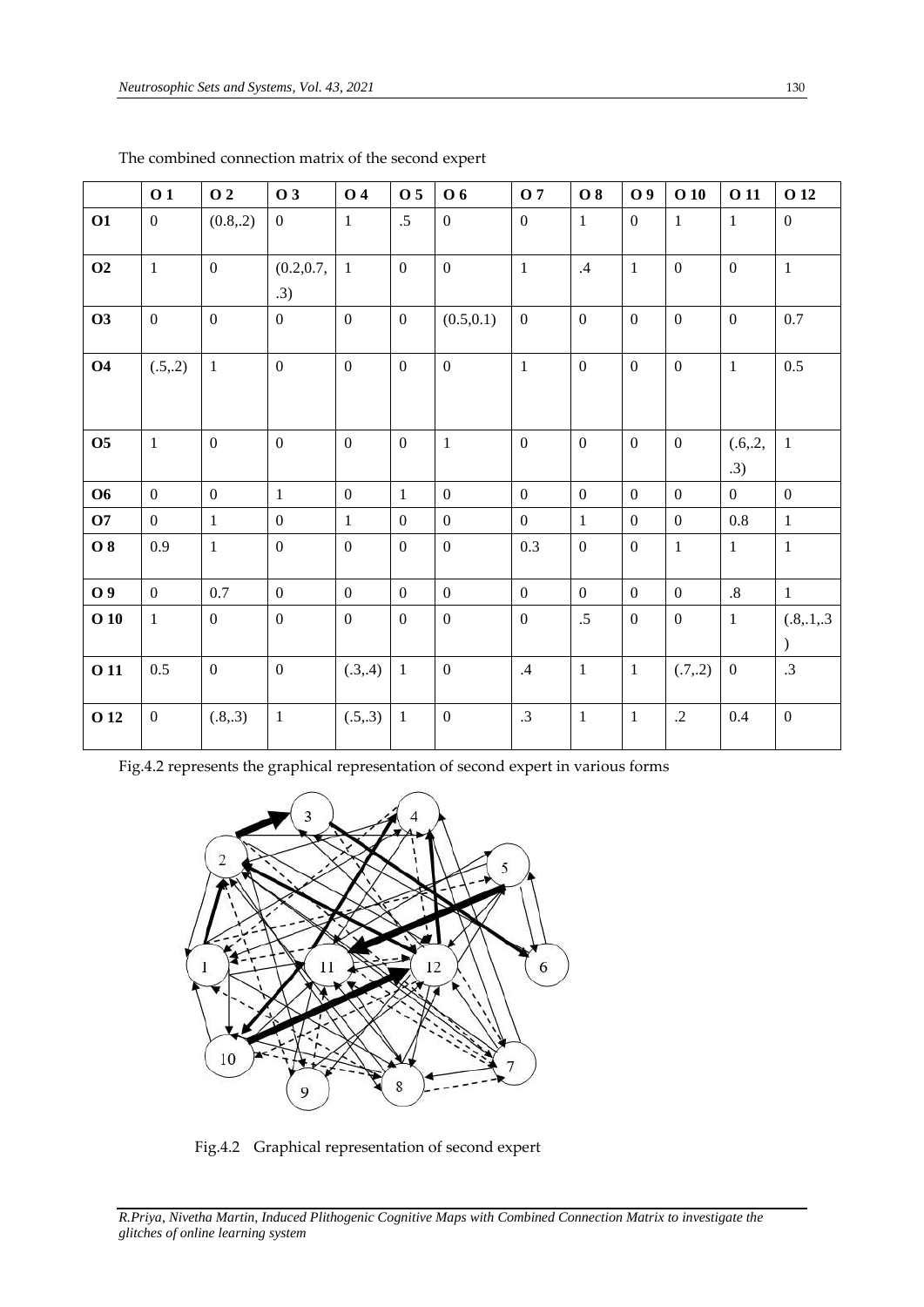|                | O <sub>1</sub>     | O 2             | O 3            | O 4              | O <sub>5</sub>   | O 6              | O 7            | O 8          | O 9            | $O$ 10           | O 11           | O 12             |
|----------------|--------------------|-----------------|----------------|------------------|------------------|------------------|----------------|--------------|----------------|------------------|----------------|------------------|
| <b>O1</b>      | $\mathbf{0}$       | (0.8, 0.2, 0.5) | $\mathbf{0}$   | $\mathbf{1}$     | .3               | $\mathbf{0}$     | $\overline{0}$ | $\mathbf{1}$ | $\overline{0}$ | $\mathbf{1}$     | $\mathbf{1}$   | $\overline{0}$   |
|                |                    |                 |                |                  |                  |                  |                |              |                |                  |                |                  |
| O <sub>2</sub> | $\mathbf{1}$       | $\mathbf{0}$    | (0.2, 0.1)     | $\mathbf{1}$     | $\mathbf{0}$     | $\mathbf{0}$     | .3             | $.4\,$       | $\mathbf{1}$   | $\mathbf{0}$     | $\mathbf{0}$   | $.4\,$           |
|                |                    |                 |                |                  |                  |                  |                |              |                |                  |                |                  |
| O <sub>3</sub> | $\mathbf{0}$       | $\mathbf{0}$    | $\overline{0}$ | $\overline{0}$   | $\mathbf{0}$     | $\mathbf{1}$     | $\mathbf{0}$   | $\mathbf{0}$ | $\mathbf{0}$   | $\mathbf{0}$     | $\mathbf{0}$   | (0.3, .4)        |
| <b>O4</b>      | (.5,.2,.1)         | $\mathbf{1}$    | $\overline{0}$ | $\mathbf{0}$     | $\mathbf{0}$     | $\overline{0}$   | $\mathbf{1}$   | $\mathbf{0}$ | $\overline{0}$ | $\mathbf{0}$     | $.5\,$         | (0.3, .2)        |
| <b>O5</b>      | .6                 | $\overline{0}$  | $\overline{0}$ | $\mathbf{0}$     | $\mathbf{0}$     | $\mathbf{1}$     | $\overline{0}$ | $\mathbf{0}$ | $\overline{0}$ | $\mathbf{0}$     | (.4, .3)       | $.4\,$           |
| <b>O6</b>      | $\mathbf{0}$       | $\overline{0}$  | $.8\,$         | $\mathbf{0}$     | $\mathbf{1}$     | $\overline{0}$   | $\overline{0}$ | $\theta$     | $\overline{0}$ | $\mathbf{0}$     | $\overline{0}$ | $\overline{0}$   |
| O7             | $\mathbf{0}$       | $\mathbf{1}$    | $\mathbf{0}$   | $\mathbf{1}$     | $\boldsymbol{0}$ | $\overline{0}$   | $\mathbf{0}$   | $\mathbf{1}$ | $\mathbf{0}$   | $\boldsymbol{0}$ | $0.8\,$        | $\mathbf{1}$     |
| O 8            | (0.5, .3)          | $\mathbf{1}$    | $\mathbf{0}$   | $\mathbf{0}$     | $\boldsymbol{0}$ | $\mathbf{0}$     | (0.3,          | $\theta$     | $\mathbf{0}$   | $\mathbf{1}$     | .7             | $\mathbf{1}$     |
|                |                    |                 |                |                  |                  |                  | 2)             |              |                |                  |                |                  |
| O 9            | $\mathbf{0}$       | (0.5, .3)       | $\mathbf{0}$   | $\mathbf{0}$     | $\mathbf{0}$     | $\mathbf{0}$     | $\mathbf{0}$   | $\mathbf{0}$ | $\mathbf{0}$   | $\mathbf{0}$     | (.82)          | $\mathbf{1}$     |
| $O$ 10         | $\mathbf{1}$       | $\overline{0}$  | $\overline{0}$ | $\boldsymbol{0}$ | $\mathbf{0}$     | $\mathbf{0}$     | $\overline{0}$ | $.5\,$       | $\mathbf{0}$   | $\mathbf{0}$     | $\mathbf{1}$   | (.8, .1, .3)     |
| O 11           | 0.5                | $\mathbf{0}$    | $\mathbf{0}$   | .3               | $\mathbf{1}$     | $\boldsymbol{0}$ | .6             | $\mathbf{1}$ | .6             | $\cdot$ .2       | $\theta$       | .3               |
| O 12           | (0.7, 0.2,<br>0.5) | (.4, .3)        | $\mathbf{1}$   | $.5\,$           | $\mathbf{1}$     | $\boldsymbol{0}$ | (.3,.2)        | $\mathbf{1}$ | $.5\,$         | (.3, .2)         | 0.5            | $\boldsymbol{0}$ |

The combined connection matrix of the third expert

Fig.4.3 represents the graphical representation of third expert in various form



Fig.4.3 Graphical Representation of Third Expert

*R.Priya, Nivetha Martin, Induced Plithogenic Cognitive Maps with Combined Connection Matrix to investigate the glitches of online learning system*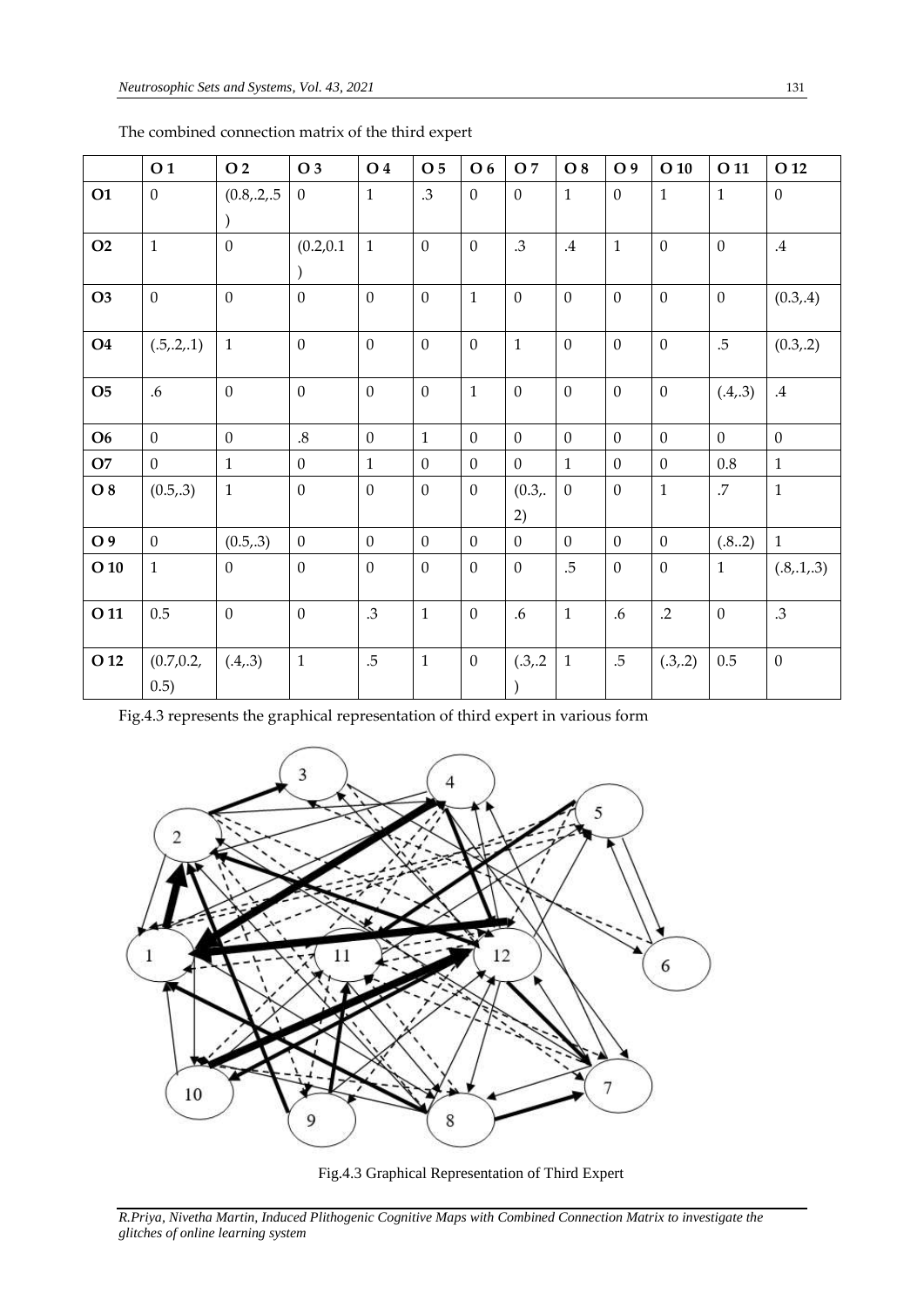|             | 01             | 02              | 03             | <b>O4</b>                 | O <sub>5</sub>   | <b>O6</b>        | <b>O</b> 7     | <b>O8</b>       | O 9              | $O$ 10           | O 11             | O 12                 |
|-------------|----------------|-----------------|----------------|---------------------------|------------------|------------------|----------------|-----------------|------------------|------------------|------------------|----------------------|
| <b>O1</b>   | $\mathbf{0}$   | .3              | $\mathbf{0}$   | $\mathbf{1}$              | $.5\,$           | $\mathbf{0}$     | $\overline{0}$ | $\cdot$ 8       | $\mathbf{0}$     | 1                | $\cdot$ .2       | $\mathbf{0}$         |
| O2          | $\mathbf{1}$   | $\mathbf{0}$    | (0.7, .4)      | $\mathbf{1}$              | $\overline{0}$   | $\mathbf{0}$     | $\cdot$ 3      | $.3\phantom{0}$ | $\mathbf{1}$     | $\mathbf{0}$     | $\boldsymbol{0}$ | .5                   |
| <b>O3</b>   | $\mathbf{0}$   | $\mathbf{0}$    | $\mathbf{0}$   | $\overline{0}$            | $\mathbf{0}$     | .6               | $\overline{0}$ | $\mathbf{0}$    | $\mathbf{0}$     | $\mathbf{0}$     | $\boldsymbol{0}$ | (0.3,<br>4)          |
| <b>O4</b>   | (.3, .2, .5)   | $\mathbf{1}$    | $\overline{0}$ | $\mathbf{0}$              | $\mathbf{0}$     | $\boldsymbol{0}$ | .6             | $\overline{0}$  | $\mathbf{0}$     | $\mathbf{0}$     | $\mathbf{1}$     | $\mathbf{1}$         |
| <b>O5</b>   | $\mathbf{1}$   | $\mathbf{0}$    | $\mathbf{0}$   | $\boldsymbol{0}$          | $\overline{0}$   | $\mathbf{1}$     | $\mathbf{0}$   | $\overline{0}$  | $\mathbf{0}$     | $\boldsymbol{0}$ | (.5,.3)          | $\mathbf{1}$         |
| <b>O6</b>   | $\mathbf{0}$   | $\mathbf{0}$    | (.5, .6)       | $\mathbf{0}$              | $\mathbf{1}$     | $\overline{0}$   | $\overline{0}$ | $\mathbf{0}$    | $\overline{0}$   | $\overline{0}$   | $\overline{0}$   | $\overline{0}$       |
| <b>O7</b>   | $\mathbf{0}$   | $\mathbf{1}$    | $\mathbf{0}$   | $\mathbf{1}$              | $\boldsymbol{0}$ | $\boldsymbol{0}$ | $\overline{0}$ | (.3, .2)        | $\boldsymbol{0}$ | $\mathbf{0}$     | $\mathbf{1}$     | $\mathbf{1}$         |
| 08          | $\mathbf{1}$   | $\mathbf{1}$    | $\mathbf{0}$   | $\mathbf{0}$              | $\mathbf{0}$     | $\boldsymbol{0}$ | (0.2,<br>3)    | $\overline{0}$  | $\boldsymbol{0}$ | $\mathbf{1}$     | $\mathbf{1}$     | $\mathbf{1}$         |
| O 9         | $\overline{0}$ | (0.5, 6)        | $\Omega$       | $\mathbf{0}$              | $\mathbf{0}$     | $\overline{0}$   | $\overline{0}$ | $\overline{0}$  | $\boldsymbol{0}$ | $\overline{0}$   | $\mathbf{1}$     | $\mathbf{1}$         |
| $O$ 10      | .6             | $\mathbf{0}$    | $\mathbf{0}$   | $\overline{0}$            | $\boldsymbol{0}$ | $\boldsymbol{0}$ | $\overline{0}$ | .5              | $\boldsymbol{0}$ | $\boldsymbol{0}$ | $\mathbf{1}$     | (.3,.7)<br>$\lambda$ |
| <b>O</b> 11 | 0.5            | $\mathbf{0}$    | $\mathbf{0}$   | (.5, .4)<br>$\mathcal{L}$ | $\mathbf{1}$     | $\boldsymbol{0}$ | .4             | .5              | $\mathbf{1}$     | (.3, .2)         | $\boldsymbol{0}$ | .3                   |
| O 12        | $\mathbf{1}$   | (.4,.3,.)<br>1) | $\mathbf{1}$   | (.2,.3)                   | $\mathbf{1}$     | $\boldsymbol{0}$ | $.7\,$         | $\overline{1}$  | $\mathbf{1}$     | $\cdot$ 3        | $\mathbf{1}$     | $\boldsymbol{0}$     |

The combined connection matrix of the fourth expert

Fig.4.4 represents the graphical representation of fourth expert in various forms



Fig.4.4 Graphical Representation of fourth Expert

*R.Priya, Nivetha Martin, Induced Plithogenic Cognitive Maps with Combined Connection Matrix to investigate the glitches of online learning system*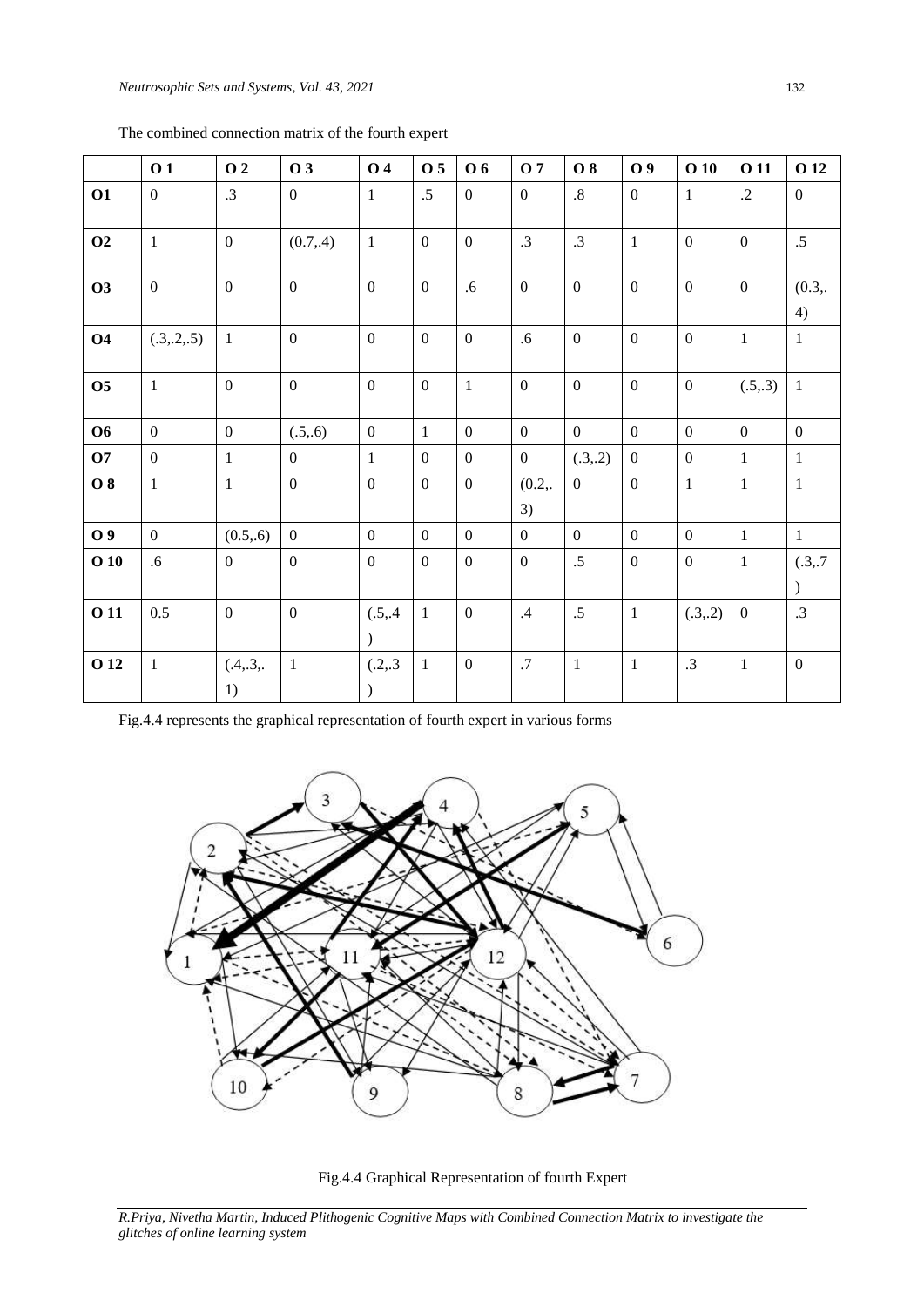|    | The contradiction degree of the experts is presented as follows |       |    |  |
|----|-----------------------------------------------------------------|-------|----|--|
| E1 | – F ∩                                                           | 1 E 3 | FД |  |

| T11<br>н | F. | F <sup>2</sup> | E            |
|----------|----|----------------|--------------|
|          |    |                | $\mathbf{a}$ |

The aggregate defuzzified connection matrix MG obtained from four combined connection matrix is

|                | O <sub>1</sub> | O 2          | O 3             | O 4          | O 5          | O 6          | O 7          | O 8          | O 9          | $O$ 10       | O 11         | O 12         |
|----------------|----------------|--------------|-----------------|--------------|--------------|--------------|--------------|--------------|--------------|--------------|--------------|--------------|
| <b>O1</b>      | $\Omega$       | .994         | $\Omega$        | $\mathbf{1}$ | $\mathbf{1}$ | $\Omega$     | $\Omega$     | $\mathbf{1}$ | $\mathbf{0}$ | $\mathbf{1}$ | $\mathbf{1}$ | $\theta$     |
| O <sub>2</sub> | $\mathbf{1}$   | $\mathbf{0}$ | .899            | $\mathbf{1}$ | $\Omega$     | $\Omega$     | $\mathbf{1}$ | $\mathbf{1}$ | $\mathbf{1}$ | $\mathbf{0}$ | $\mathbf{0}$ | $\mathbf{1}$ |
| O <sub>3</sub> | $\mathbf{0}$   | $\mathbf{0}$ | $\Omega$        | $\Omega$     | $\Omega$     | $\mathbf{1}$ | $\Omega$     | $\Omega$     | $\Omega$     | $\Omega$     | $\mathbf{0}$ | .968         |
| O <sub>4</sub> | .983           | $\mathbf{1}$ | $\Omega$        | $\Omega$     | $\Omega$     | $\Omega$     | 1            | $\Omega$     | $\Omega$     | $\Omega$     | $\mathbf{1}$ | $\mathbf{1}$ |
| O <sub>5</sub> | 1              | $\mathbf{0}$ | $\Omega$        | $\Omega$     | $\Omega$     | $\mathbf{1}$ | $\Omega$     | $\Omega$     | $\Omega$     | $\Omega$     | .968         | $\mathbf{1}$ |
| <b>O6</b>      | $\Omega$       | $\mathbf{0}$ | $.4\phantom{0}$ | $\mathbf{0}$ | $\mathbf{1}$ | $\Omega$     | $\Omega$     | $\Omega$     | $\Omega$     | $\mathbf{0}$ | $\Omega$     | $\theta$     |
| O7             | $\theta$       | 1            | $\mathbf{0}$    | $\mathbf{1}$ | $\mathbf{0}$ | $\Omega$     | $\theta$     | $\mathbf{1}$ | $\mathbf{0}$ | $\mathbf{0}$ | $\mathbf{1}$ | $\mathbf{1}$ |
| O 8            | 1              | $\mathbf{1}$ | $\mathbf{0}$    | $\theta$     | $\Omega$     | $\Omega$     | .922         | $\theta$     | $\mathbf{0}$ | $\mathbf{1}$ | $\mathbf{1}$ | $\mathbf{1}$ |
| O 9            | $\mathbf{0}$   | .976         | $\mathbf{0}$    | $\Omega$     | $\mathbf{0}$ | $\Omega$     | $\Omega$     | $\Omega$     | $\mathbf{0}$ | $\mathbf{0}$ | $\mathbf{1}$ | $\mathbf{1}$ |
| $O$ 10         | 1              | $\mathbf{0}$ | $\Omega$        | $\Omega$     | $\Omega$     | $\Omega$     | $\Omega$     | $\mathbf{1}$ | $\mathbf{0}$ | $\theta$     | $\mathbf{1}$ | .983         |
| O 11           | 0.987          | $\Omega$     | $\Omega$        | .899         | $\mathbf{1}$ | $\Omega$     | 1            | $\mathbf{1}$ | $\mathbf{1}$ | .968         | $\Omega$     | $\mathbf{1}$ |
| O 12           | 1              | .986         | 1               | .988         | $\mathbf{1}$ | $\theta$     | 1            | $\mathbf{1}$ | $\mathbf{1}$ | $\mathbf{1}$ | $\mathbf{1}$ | $\mathbf{0}$ |

# **Let us keep the first factor in ON position**

```
C_1=(100000000000)C_1 M<sub>G</sub> = (0 .994 0 1 1 0 0 1 0 1 1 0)
         \rightarrow(110110010110)=C<sup>1</sup>
C_1<sup>1</sup> M<sub>G</sub> = (10000000000)
           =(0.994 \ 0.110010110)\rightarrow (010110010110)C_1<sup>1</sup> M<sub>G</sub> = (010000000000)
                 =(10.899 \quad 1 \quad 0 \quad 0 \quad 111001)\rightarrow(1 0110 0 111001)
C_1<sup>1</sup> M<sub>G</sub> = (00001000000)
            =(0.9831 \quad 0 \quad 0 \quad 0 \quad 1 \quad 0 \quad 0 \quad 1 \quad 1)\rightarrow(110000100011)
C_1<sup>1</sup> M<sub>G</sub> = (000001000000)
            =(10000100000.9681)\rightarrow(1000001000011)
C_1<sup>1</sup> M<sub>G</sub> = (0000000010000)
```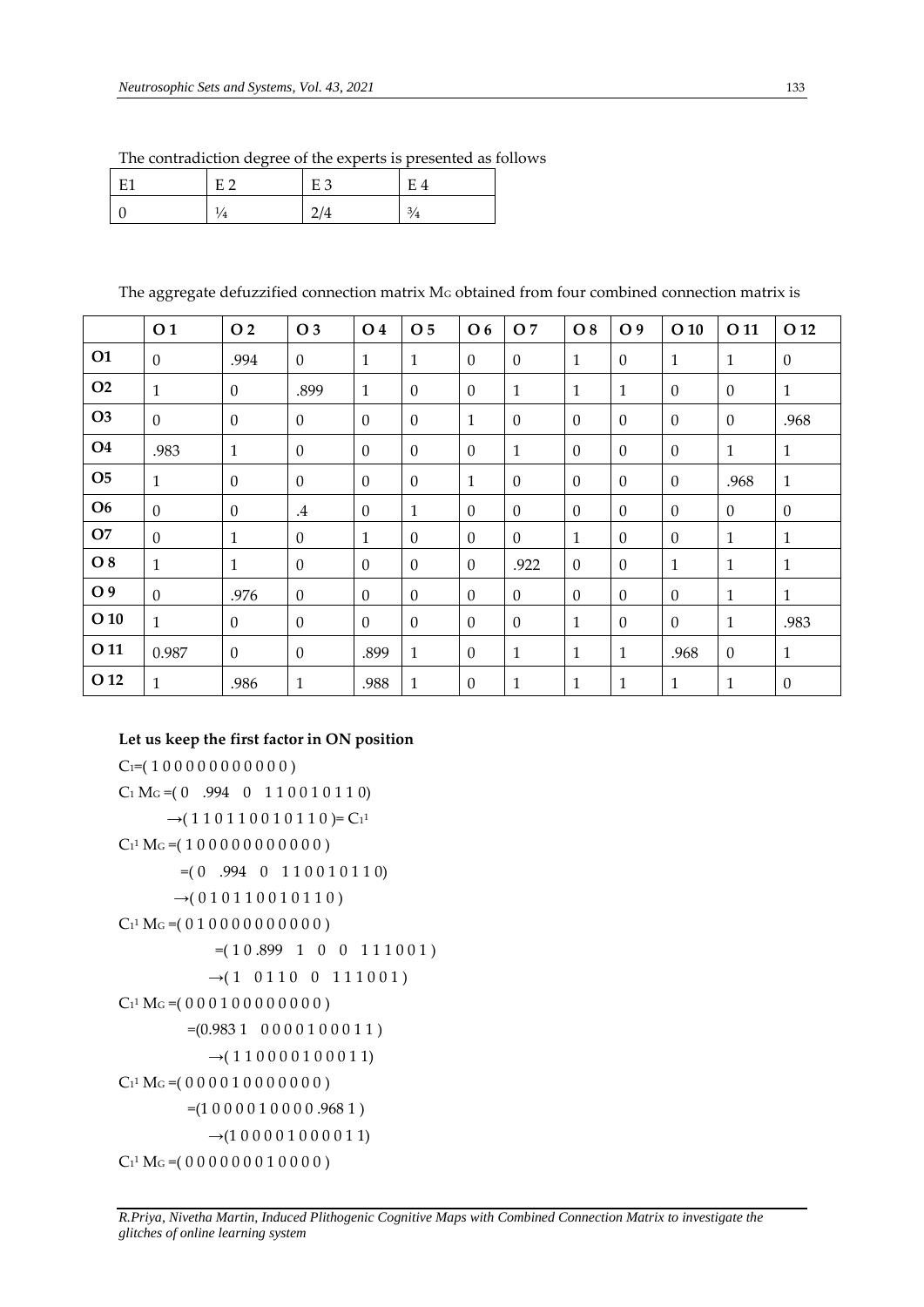```
=(1 1 0 0 0 0.922 0 0 1 1 1)\rightarrow(110000100111)
C_1<sup>1</sup> M<sub>G</sub> = (0000000000100)
           =(10000001001.983)\rightarrow(100000010011)
C_1<sup>1</sup> M<sub>G</sub> = (0000000000010)
          =(.98700.89910111.96801)\rightarrow(100110111101)
Therefore C<sub>2</sub>= (1 0 0 1 1 0 1 1 1 1 0 1 )
C_2 M<sub>G</sub> =(4.98 5.96 1 2.988 2 0 2.922 4 1 3 7.968 5.983)
                 \rightarrow(1 1 1 1 1 0 1 1 1 1 1 1)= C<sub>2</sub><sup>1</sup>
C_2<sup>1</sup> M<sub>G</sub> = (1 0 0 0 0 0 0 0 0 0 0 0)
           =(0.9940110010110)\rightarrow(010110010110)
C_2<sup>1</sup> M<sub>G</sub> = (0 1 0 0 0 0 0 0 0 0 0 0)
           =(1 0.899 1 0 0 1 1 1 0 0 1)\rightarrow(101100111001)
C_2<sup>1</sup> M<sub>G</sub> = (0 0 1 0 0 0 0 0 0 0 0 0)
           =(0 0 0 0 0 1 0 0 0 0 0.968)\rightarrow(000001000001)
C_2<sup>1</sup> M<sub>G</sub> = (0 0 0 1 0 0 0 0 0 0 0 0)
               (.983 1 0 0 0 0 1 0 0 0 1 1) 
          \rightarrow(110000100011)
C_2<sup>1</sup> M<sub>G</sub> = (0 0 0 0 1 0 0 0 0 0 0 0)
             =(1 0 0 0 0 1 0 0 0 0 0.968 1)\rightarrow(100001000011)
C_2<sup>1</sup> M<sub>G</sub> = (0 0 0 0 0 0 1 0 0 0 0 0)
          =(0 1 0 1 0 0 0 1 0 0 1 1)\rightarrow(010100010011)
C_2<sup>1</sup> M<sub>G</sub> = (0 0 0 0 0 0 0 1 0 0 0 0)
           =(1 1 0 0 0 0.922 0 0 1 1 1)\rightarrow(110000100111)
C_2<sup>1</sup> M<sub>G</sub> = (0 0 0 0 0 0 0 0 1 0 0 0)
           =(0.9760000000011)\rightarrow (0 1 0 0 0 0 0 0 0 0 1 1)
C_2<sup>1</sup> M<sub>G</sub> = (0 0 0 0 0 0 0 0 0 1 0 0)
           = (1 0 0 0 0 0 0 1 0 0 1 .983)\rightarrow(100000010011)
C_2<sup>1</sup> M<sub>G</sub> = (0 0 0 0 0 0 0 0 0 0 1 0)
             =(.98700.89910111.96801)
```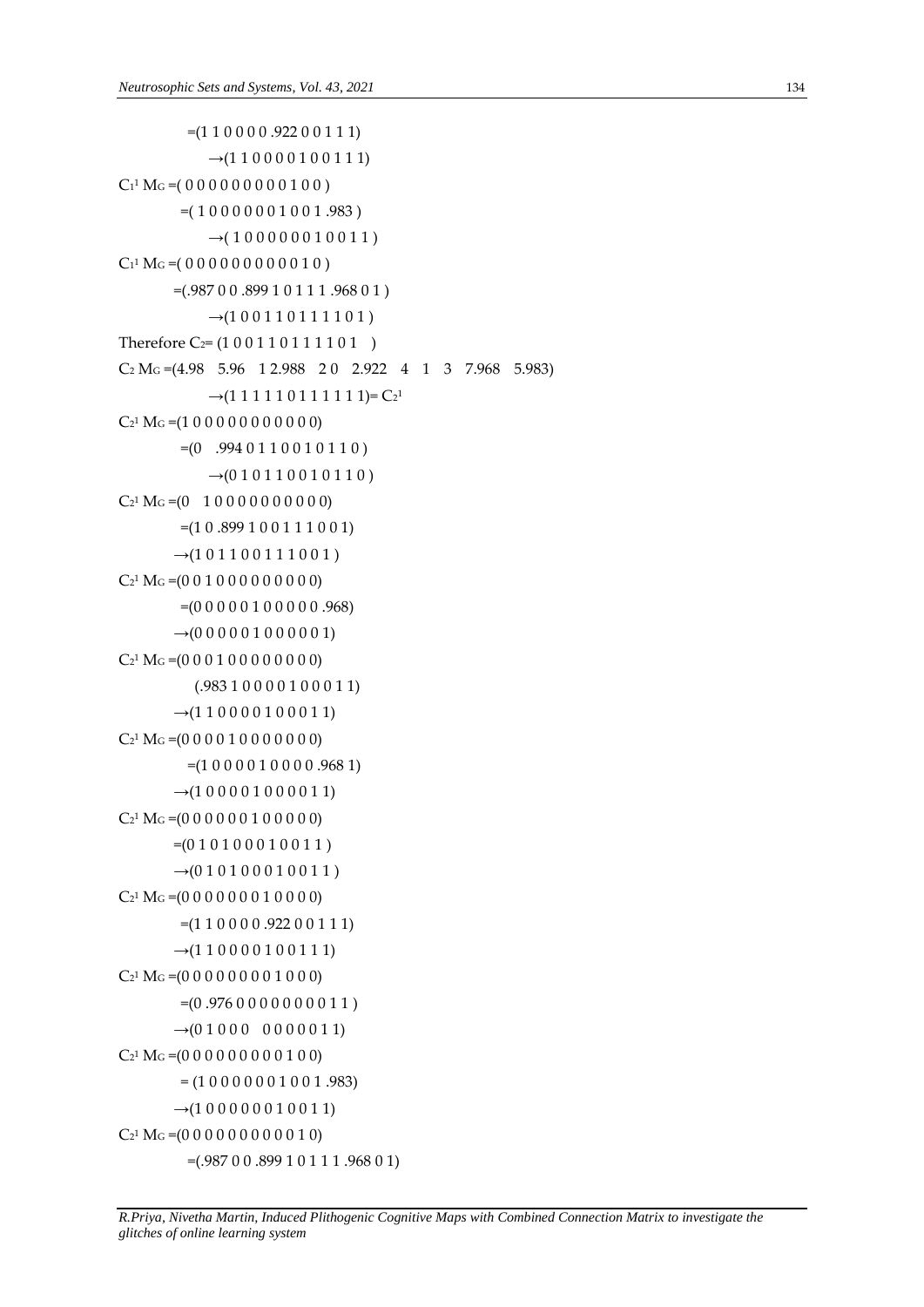```
\rightarrow(100110111101)
C_2<sup>1</sup> M<sub>G</sub> = (0 0 0 0 0 0 0 0 0 0 0 1)
            =(1.9861.98810111110)\rightarrow(111110111110)
Therefore C<sub>3</sub>=(1 1 1 1 1 0 1 1 1 1 1 0)
 C3x MG =(5.97 4.97 .899 3.89 2 2 3.922 5 2 2.968 6.968 8.95) 
C_3<sup>1</sup> M<sub>G</sub> = (1 0 0 0 0 0 0 0 0 0 0 0)
  (1 1 1 1 1 1 1 1 1 1 1 1) = C<sub>3</sub><sup>1</sup>C<sub>3</sub><sup>1</sup> M<sub>G</sub> = (1 0 0 0 0 0 0 0 0 0 0 0)
            =(0.9940110010110)\rightarrow(0 1 0 1 1 0 0 1 0 1 1 0)
C_3<sup>1</sup> M<sub>G</sub> = (0 1 0 0 0 0 0 0 0 0 0 0)
            =(10.899100111001)\rightarrow(101100 111001)
C<sub>3</sub><sup>1</sup> M<sub>G</sub> = (0 0 1 0 0 0 0 0 0 0 0 0)
            =(0 0 0 0 0 1 0 0 0 0 0 0.968)\rightarrow(0000001)
C<sub>3</sub><sup>1</sup> M<sub>G</sub> = (0 0 0 1 0 0 0 0 0 0 0 0)
            =(.98310000100011)\rightarrow(110000100011)
C_3<sup>1</sup> M<sub>G</sub> = (0 0 0 0 1 0 0 0 0 0 0 0)
            =(1 0 0 0 0 1 0 0 0 0.9681)\rightarrow(100001000011)
C<sub>3</sub><sup>1</sup> M<sub>G</sub> = (0 0 0 0 0 1 0 0 0 0 0 0)
              =(0 0.4 0 1 0 0 0 0 0 0)\rightarrow(000001000000)
C_3<sup>1</sup> M<sub>G</sub> = (0 0 0 0 0 0 1 0 0 0 0 0)
            =(0 1 0 1 0 0 0 1 0 0 1 1)\rightarrow(0 1 0 1 0 0 0 1 0 0 1 1)
C<sub>3</sub><sup>1</sup> M<sub>G</sub> =(0 0 0 0 0 0 0 1 0 0 0 0)
            =(1 1 0 0 0 0.922 0 0 1 1 1)\rightarrow(110000100111)
C<sub>3</sub><sup>1</sup> M<sub>G</sub> =(1 0 0 0 0 0 0 0 1 0 0 0)
              =(0.9760000000011)\rightarrow(0 1 0 0 0 0 0 0 0 0 1 1)
C<sub>3</sub><sup>1</sup> M<sub>G</sub> =(1 0 0 0 0 0 0 0 0 1 0 0)
            =(10000001001.983)\rightarrow(100000010011)
C<sub>3</sub><sup>1</sup> M<sub>G</sub> =(1 0 0 0 0 0 0 0 0 0 1 0)
           =(.98700.89910111.96801)
```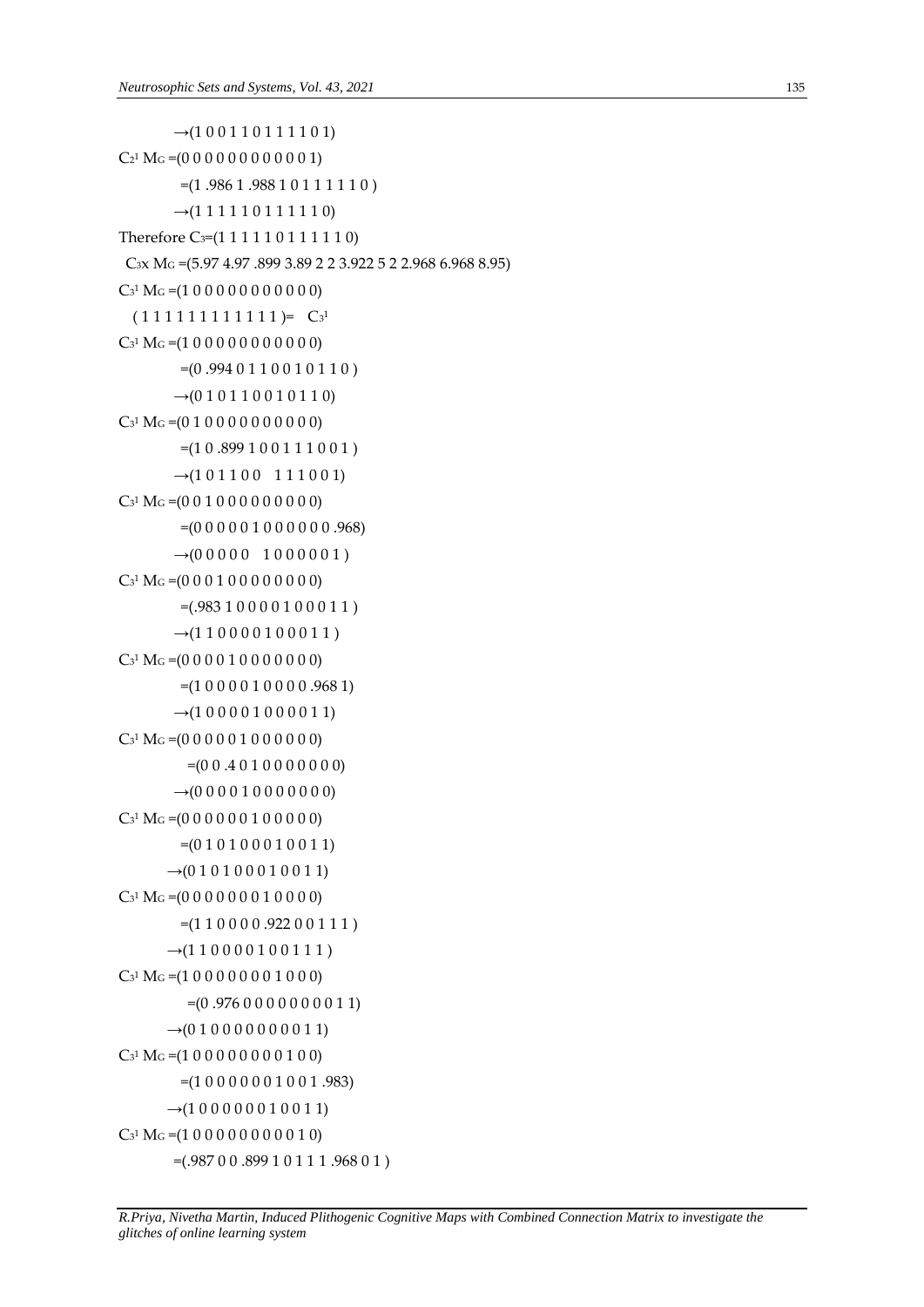$\rightarrow$ (100110111101)  $C_3$ <sup>1</sup> M<sub>G</sub> = (0 0 0 0 0 0 0 0 0 0 0 1)  $=(1.9861.98810111110)$  $\rightarrow$ (111110111110) = C<sub>4</sub> Hence C<sub>3</sub>=C<sub>4</sub>

By repeating in the same fashion the limit points shall be obtained for other ON position of the factors.

The same procedure of induced PCM shall be applied to the conventional aggregate fuzzy connection matrix. The aggregate expert's matrix is conventional in nature as it comprises of only fuzzy values. The same decision making problem can be dealt with PCM procedure as discussed by Nivetha and Florentin. The limit points are determined in both the cases of aggregate combined connection matrix and conventional fuzzy connection matrix. By considering the below aggregate conventional fuzzy connection matrix, the limit points obtained for various cases are presented in Table 4.1

|                | O <sub>1</sub> | O 2            | O 3              | O 4            | O 5            | O 6          | O 7          | O 8            | O 9          | $\mathbf{O}$ | O 11         | O 12         |
|----------------|----------------|----------------|------------------|----------------|----------------|--------------|--------------|----------------|--------------|--------------|--------------|--------------|
|                |                |                |                  |                |                |              |              |                |              | 10           |              |              |
| <b>O1</b>      | $\mathbf{0}$   | $\mathbf{1}$   | $\mathbf{0}$     | $\mathbf{1}$   | $\mathbf{1}$   | $\Omega$     | $\Omega$     | $\mathbf{1}$   | $\mathbf{0}$ | $\mathbf{1}$ | $\mathbf{1}$ | $\mathbf{0}$ |
| O2             | $\mathbf{1}$   | $\overline{0}$ | $\mathbf{1}$     | $\mathbf{1}$   | $\overline{0}$ | $\mathbf{0}$ | $\mathbf{1}$ | $\mathbf{1}$   | $\mathbf{1}$ | $\mathbf{0}$ | $\theta$     | $\mathbf{1}$ |
| O <sub>3</sub> | $\mathbf{0}$   | $\overline{0}$ | $\boldsymbol{0}$ | $\overline{0}$ | $\mathbf{0}$   | $\mathbf{1}$ | $\Omega$     | $\theta$       | $\theta$     | $\mathbf{0}$ | $\mathbf{0}$ | $\mathbf{1}$ |
| <b>O4</b>      | $\mathbf{1}$   | $\mathbf{1}$   | $\Omega$         | $\Omega$       | $\theta$       | $\Omega$     | $\mathbf{1}$ | $\theta$       | $\Omega$     | $\Omega$     | $\mathbf{1}$ | $\mathbf{1}$ |
| <b>O5</b>      | $\mathbf 1$    | $\overline{0}$ | $\boldsymbol{0}$ | $\overline{0}$ | $\overline{0}$ | $\mathbf{1}$ | $\theta$     | $\theta$       | $\theta$     | $\theta$     | $\mathbf{1}$ | $1\,$        |
|                |                |                |                  |                |                |              |              |                |              |              |              |              |
| O <sub>6</sub> | $\overline{0}$ | $\overline{0}$ | .0               | $\mathbf{0}$   | $\mathbf{1}$   | $\mathbf{0}$ | $\mathbf{0}$ | $\theta$       | $\mathbf{0}$ | $\mathbf{0}$ | $\mathbf{0}$ | $\mathbf{0}$ |
| O7             | $\mathbf{0}$   | $\mathbf{1}$   | $\overline{0}$   | $\mathbf{1}$   | $\overline{0}$ | $\mathbf{0}$ | $\mathbf{0}$ | 1              | $\theta$     | $\mathbf{0}$ | $\mathbf{1}$ | $\mathbf{1}$ |
| O 8            | $\mathbf{1}$   | $\mathbf{1}$   | $\mathbf{0}$     | $\theta$       | $\overline{0}$ | $\mathbf{0}$ | $\mathbf{1}$ | $\theta$       | $\theta$     | $\mathbf{1}$ | $\mathbf{1}$ | $\mathbf{1}$ |
| O 9            | $\overline{0}$ | $\mathbf{1}$   | $\mathbf{0}$     | $\overline{0}$ | $\overline{0}$ | $\mathbf{0}$ | $\mathbf{0}$ | $\overline{0}$ | $\theta$     | $\mathbf{0}$ | $\mathbf{1}$ | $\mathbf{1}$ |
| $O$ 10         | $\mathbf{1}$   | $\overline{0}$ | $\mathbf{0}$     | $\overline{0}$ | $\overline{0}$ | $\mathbf{0}$ | $\theta$     | $\mathbf{1}$   | $\theta$     | $\mathbf{0}$ | $\mathbf{1}$ | $\mathbf{1}$ |
| O 11           | $\mathbf{1}$   | $\overline{0}$ | $\mathbf{0}$     | $\mathbf{1}$   | $\mathbf{1}$   | $\mathbf{0}$ | $\mathbf{1}$ | $\mathbf{1}$   | $\mathbf{1}$ | $\mathbf{1}$ | $\mathbf{0}$ | $\mathbf{1}$ |
| O 12           | $\mathbf{1}$   | $\mathbf{1}$   | $\mathbf{1}$     | $\mathbf{1}$   | $\mathbf{1}$   | $\Omega$     | $\mathbf{1}$ | $\mathbf{1}$   | $\mathbf{1}$ | $\mathbf{1}$ | $\mathbf{1}$ | $\mathbf{0}$ |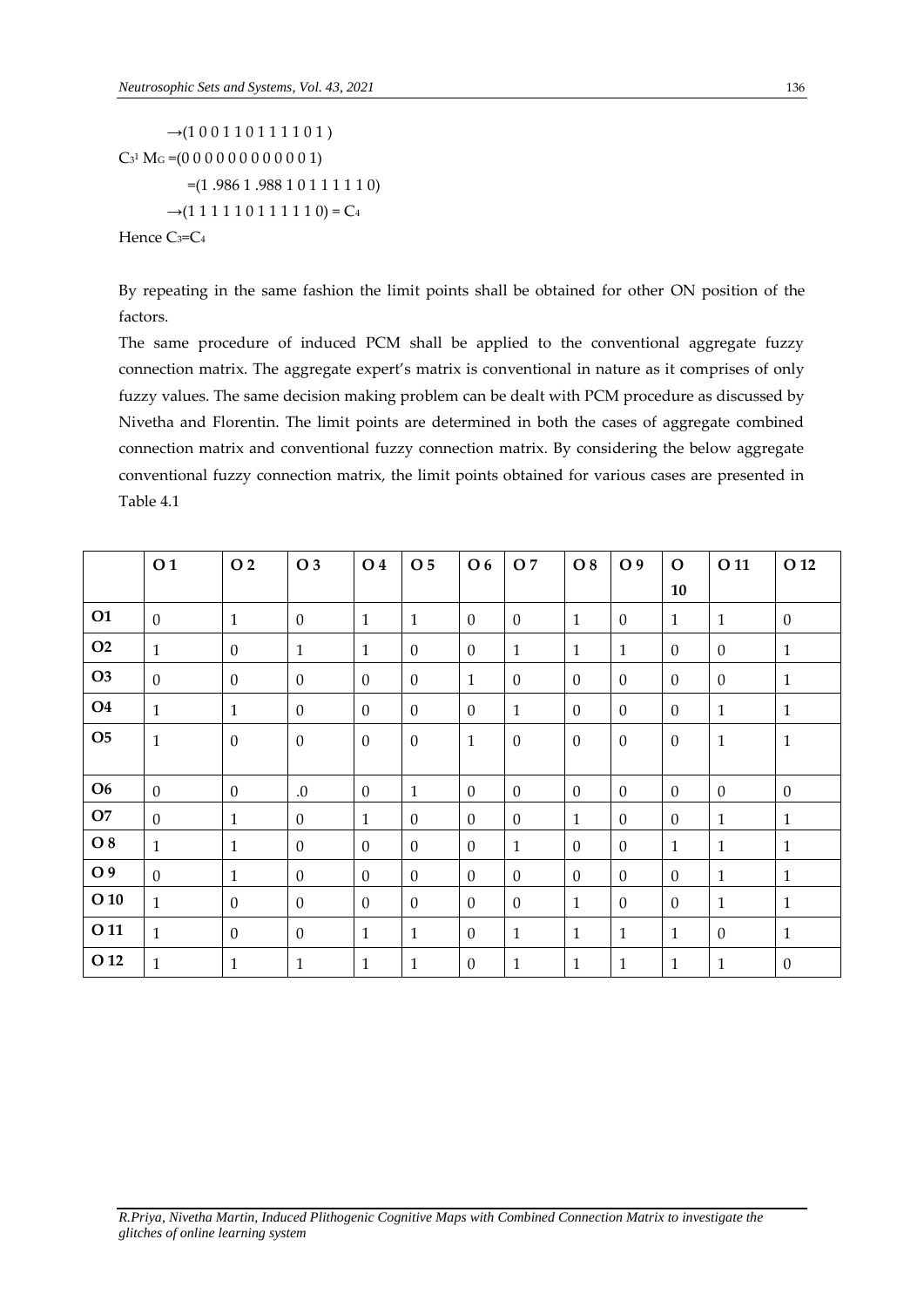|                  |                | Table 4.1 Linne points of mudeeu I CM & I CM<br>Case (a) $\big $ Case (b) $\big $ Case (c) |             | $\bigcap$ Case (d)          |
|------------------|----------------|--------------------------------------------------------------------------------------------|-------------|-----------------------------|
|                  |                | Limit point By   Limit point By   Limit point By   Limit point By                          |             |                             |
| On position of   | Induced PCM    | Induced PCM                                                                                | PCM with    | PCM with                    |
| the state vector | with aggregate | with aggregate                                                                             | aggregate   | aggregate                   |
|                  | combined       | Conventional                                                                               | combined    | conventional                |
|                  | connection     | Fuzzy                                                                                      | connection  | Fuzzy                       |
|                  | matrix         | connection                                                                                 | matrix      | connection                  |
|                  |                | matrix                                                                                     |             | matrix                      |
| (100000000000)   |                |                                                                                            |             |                             |
|                  | 1 <sub>0</sub> | 1 <sub>0</sub>                                                                             | 11)         | 11)                         |
|                  |                |                                                                                            |             |                             |
| (010000000000)   |                | (1111101111   (1111101111                                                                  |             |                             |
|                  | 1 <sub>0</sub> | 1 0)                                                                                       | 1 1)        | 11)                         |
| (001000000000)   |                | (1111101111   (1111101111                                                                  |             |                             |
|                  | 1 0)           | 1 0)                                                                                       | 1 1)        | 1 1)                        |
| (000100000000)   | (1111101111    | (1111101111                                                                                |             | (1111111111   (111111111111 |
|                  | 1 0)           | 1 0)                                                                                       | 1 1)        | 1 1)                        |
| (000010000000)   | (1111101111    | (1111101111                                                                                |             | (1111111111   (111111111111 |
|                  | 1 0)           | 1 0)                                                                                       | 1 1)        | 1 1)                        |
| (000001000000)   | (1111101111    | (1111101111                                                                                |             |                             |
|                  | 1 0)           | 1 0)                                                                                       | 1 1)        | 1 1)                        |
| (000000100000)   | (1111101111    | (1111101111                                                                                |             |                             |
|                  | 10)            | 10)                                                                                        | 1 1)        | 1 1)                        |
| (000000010000)   |                | (1111101111   (1111101111                                                                  |             | (1111111111   (111111111111 |
|                  | 10)            | $\begin{array}{ c c c } \hline \hspace{1.1cm} & 1 \hspace{.1cm} 0) \end{array}$            | $11)$ $11)$ |                             |
| (000000001000)   |                |                                                                                            |             |                             |
|                  | 10)            | 10)                                                                                        | 11)         | 11)                         |
| (000000000100)   | (1111101111    | (1111101111                                                                                | (1111111111 | (1111111111                 |
|                  | 10)            | 10)                                                                                        | 11)         | 11)                         |
| (000000000010)   | (1111101111    | (1111101111                                                                                | (1111111111 | (1111111111                 |
|                  | 10)            | 10)                                                                                        | 11)         | 11)                         |
| (000000000001)   | (1111101111    | (1111101111                                                                                | (1111111111 | (1111111111                 |
|                  | 10)            | 10)                                                                                        | 11)         | 11)                         |

**Table 4.1 Limit points of Induced PCM & PCM** 

# **5. Sensitivity Analysis**

In induced PCM ,by positioning the first factor O1 in ON state, the resultant limit point obtained is (1 1 1 1 1 0 1 1 1 1 1 0). The limit point states that the factors influenced by the O1 High rate of difficulties in adapting to the new learning system. Similarly the influence of all other factors can be determined. On comparing with Plithogenic Cognitive Maps model, the limit point obtained by keeping the first factor in ON position is (1 1 1 1 1 1 1 1 1 1 1 1).The limit point obtained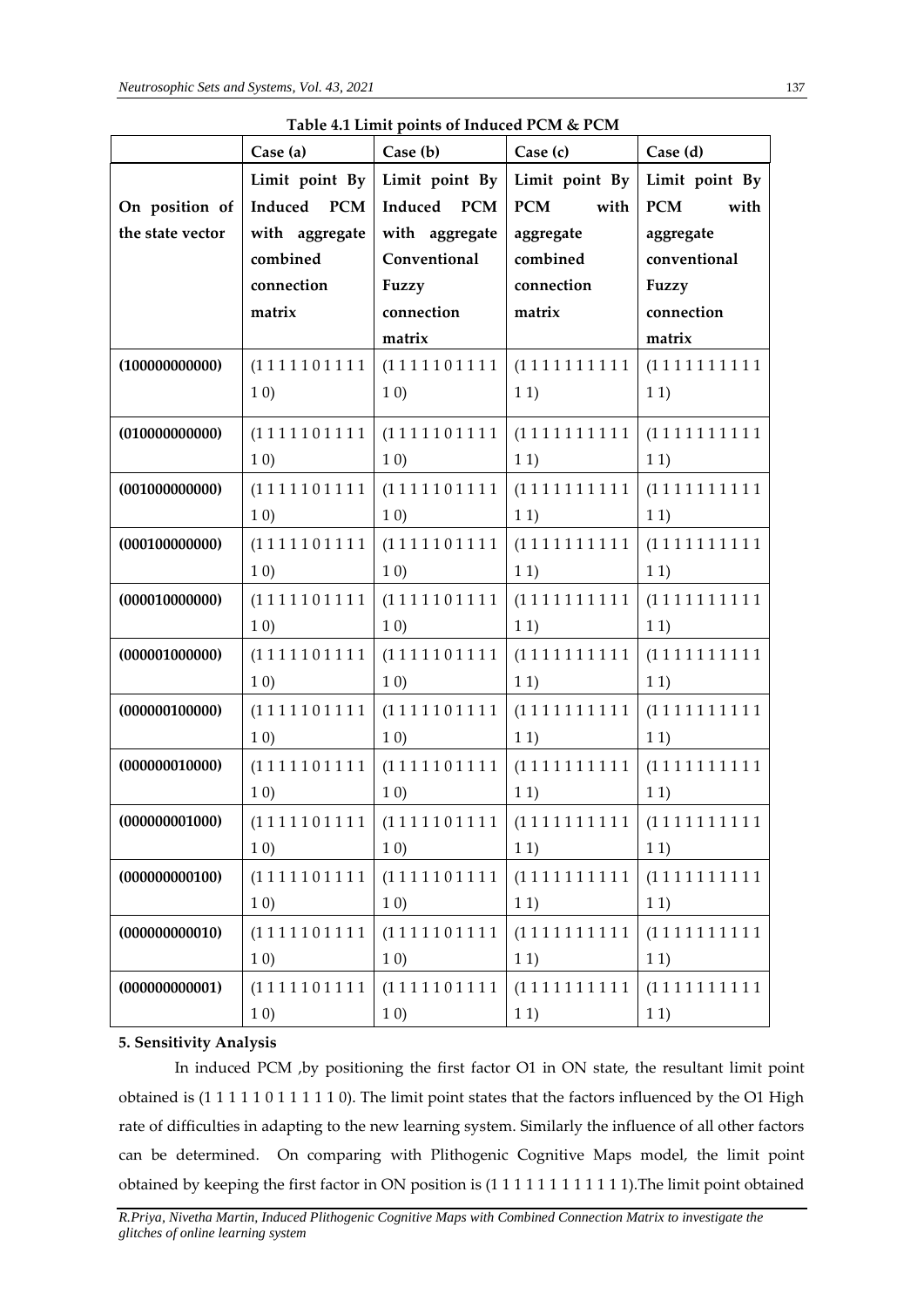indicates that the factor O1 has influence on all the factors but the factor that plays a key role is not represented in it. But in induced PCM the flow of limit points is found and the pattern is determined and it is represented in Table 4.2 and Fig.4.5.

| <b>Factors in ON state</b> | Triggering pattern                                                |
|----------------------------|-------------------------------------------------------------------|
| (100000000000)             | $C_1 \rightarrow C_1 \rightarrow C_1 \rightarrow C_1$             |
| (01000000000)              | $C_2 \rightarrow C_{12} \rightarrow C_{12}$                       |
| (001000000000)             | $C_3 \rightarrow C_{12} \rightarrow C_{12}$                       |
| (000100000000)             | $C_4 \rightarrow C_{12} \rightarrow C_{12}$                       |
| (000010000000)             | $C_5 \rightarrow C_{12} \rightarrow C_{12}$                       |
| (000001000000)             | $C_6 \rightarrow C_5 \rightarrow C_{12} \rightarrow C_{12}$       |
| (000000100000)             | $C_7 \rightarrow C_{12} \rightarrow C_{12}$                       |
| (000000010000)             | $C_8 \rightarrow C_{12} \rightarrow C_{12}$                       |
| (000000001000)             | $C_9 \rightarrow C_{12} \rightarrow C_{12}$                       |
| (000000000100)             | $C_{10} \rightarrow C_{12} \rightarrow C_{12}$                    |
| (000000000010)             | $C_{11} \rightarrow C_{12} \rightarrow C_{12}$                    |
| (000000000001)             | $C_{12} \rightarrow C_{11} \rightarrow C_{12} \rightarrow C_{12}$ |

**Table 4.2. Induced Triggering Pattern**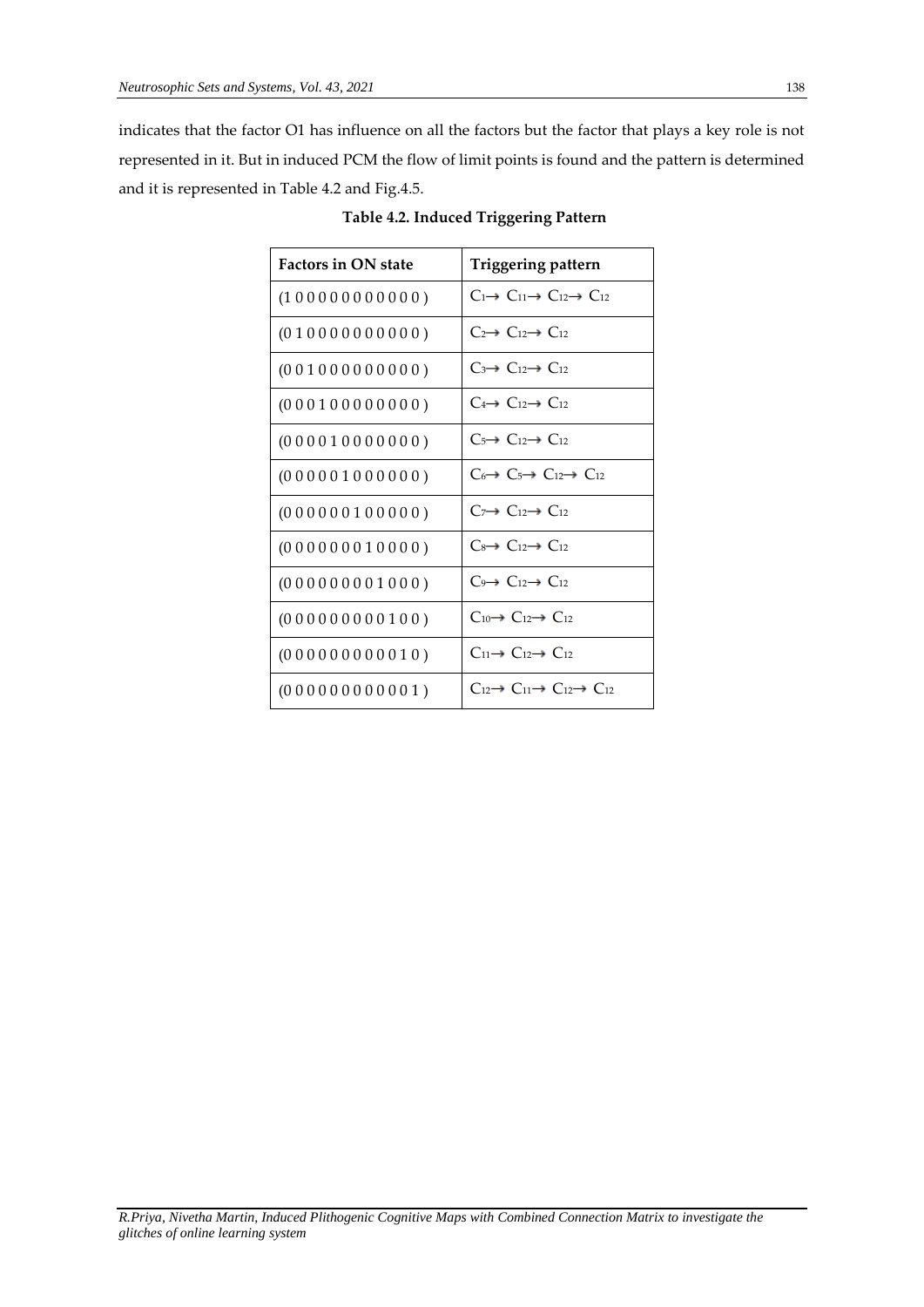

 **Fig.4.5 Graphical Representation of Induced PCM** 

Fig.4.5 clearly envisages the factor C12 is the core and intermediate factor that hurdles the online learning system. The limit point in the former case (a) is more reflective than the limit point obtained in case (c). The discussion is also made under PCM with aggregate combined and conventional matrices and the limit points obtained are same and the Table.4.1 is self-explanatory.

#### **5**. **Conclusion**

This paper introduces a new decision making model based on Plithogenic Induced Cognitive Maps. The concept of combined connection matrix and its significance in representing the associational impacts between the factors from expert's outlook is discussed. The validity of the proposed model is discussed in analysing the glitches in the online learning system. The sensitivity analysis vividly explicates the efficiency of the proposed model over the earlier developed models. Induced PCM models will certainly benefit the decision makers to arrive at optimal decisions. The developed model can be discussed by considering the contradiction degree of the factors and linguistic combined connection matrix. This approach can be applied in different decision making scenarios and in various contexts. The proposed method has certain shortcomings, one such is the construction of the combined connection matrix as sometimes it is not always certain to have mixture of values as at many instances the nature of the values decides the nature of the connection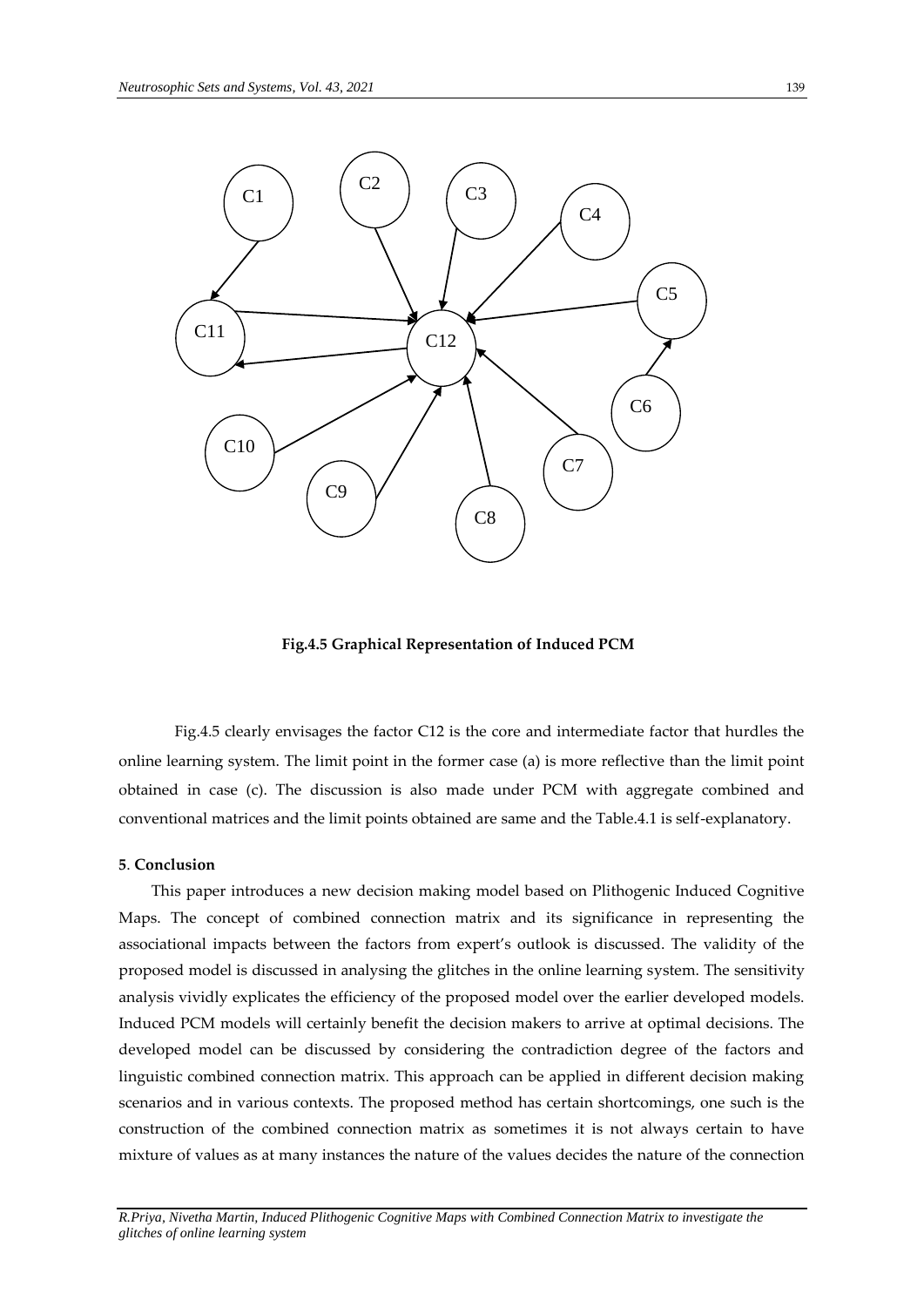matrix; another limitation of the proposed model is the defuzzification methods used to determine the aggregate connection matrix of a single kind. The first limitation can be handled by the right choice of the experts and the second by the appropriate method of defuzzification.

# **References**

- 1. Axelrod,R(Ed). (2015). Structure of decision: The Cognitive Maps of Political Elites,Princeton,1976.
- *2.* Soon Jae Kwon, Kun Chang Lee, ans Emy Elyanee Mustapha, (2011), The Role of Cognitive Map on Influencing Decision Makers' Semantic and Syntactic Comprehension, and Inferential Problem Solving Performance, *Asian conference on intelligent information and data base systems*,pp-532-544
- *3.* Kosko, B.(1986). Fuzzy Cognitive Maps, *International journal of Man-Machine Studies*,Vol.24,pp.65-75
- *4.* Gonzalo Pajares, Jesus manuel de Ia cruz.(2003). stereovision matching through support vector machines, *Pattern Recognition letters*, Vol-24, pp.2575-2583.
- 5. Papakostas,G.A , Boutalis,Y.S, Kouriotis,D.E and Mertzios,B.G.(2008). Fuzzy cognitive maps for pattern recognition application, *International Journal of Pattern Recognition and Artificial Intelligence*, Vol. 22, pp. 1461-1486.
- 6. Papakostas,G.A, Koulouriotis,D.E.(2010). Classifying Patterns Using Fuzzy Cognitive Maps, Studies in Fuzziness and Soft Computing, *Springer*, vol.247, pp.291-306
- 7. Lucchiari,R. Folgieri,G. ,Pravettoni,(2014)., Fuzzy cognitive maps: a tool to improve diagnostic decisions, *Diagnosis*,volume 1, pp.289-293.
- 8. Elpiniki I Papageorgiou, Dimitris Iakovidis,(2013), Intuitionistic Fuzzy Cognitive Maps. *IEEE Transactions on Fuzzy Systems*. Vol.21, pp.342-354.
- 9. Luo,C.,Zhang,N & Wang,X, (2020), Time series prediction based on intuitionistic fuzzy cognitive map, *Soft Computing* , vol 24, pp**.**6835–6850.
- 10. Abdel-Basset, M., Nabeeh, N. A., El-Ghareeb, H. A., & Aboelfetouh, A. (2019). Utilising neutrosophic theory to solve transition difficulties of IoT-based enterprises. Enterprise Information Systems, 1-21.
- 11. Abdel-Baset, M., Chang, V., & Gamal, A. (2019). Evaluation of the green supply chain management practices: A novel neutrosophic approach. Computers in Industry, 108, 210-220.
- 12. Abdel-Basset, M., Saleh, M., Gamal, A., & Smarandache, F. (2019). An approach of TOPSIS technique for developing supplier selection with group decision making under type-2 neutrosophic number. Applied Soft Computing, 77, 438-452.
- 13. Abdel-Basset, M., Manogaran, G., Gamal, A., & Smarandache, F. (2019). A group decision making framework based on neutrosophic TOPSIS approach for smart medical device selection. Journal of medical systems, 43(2), 38.
- 14. Abdel-Basset, M., Atef, A., & Smarandache, F. (2019). A hybrid Neutrosophic multiple criteria group decision making approach for project selection. Cognitive Systems Research, 57, 216-227.
- 15. Abdel-Basset, Mohamed, Mumtaz Ali, and Asma Atef. "Resource levelling problem in construction projects under neutrosophic environment." The Journal of Supercomputing (2019): 1-25.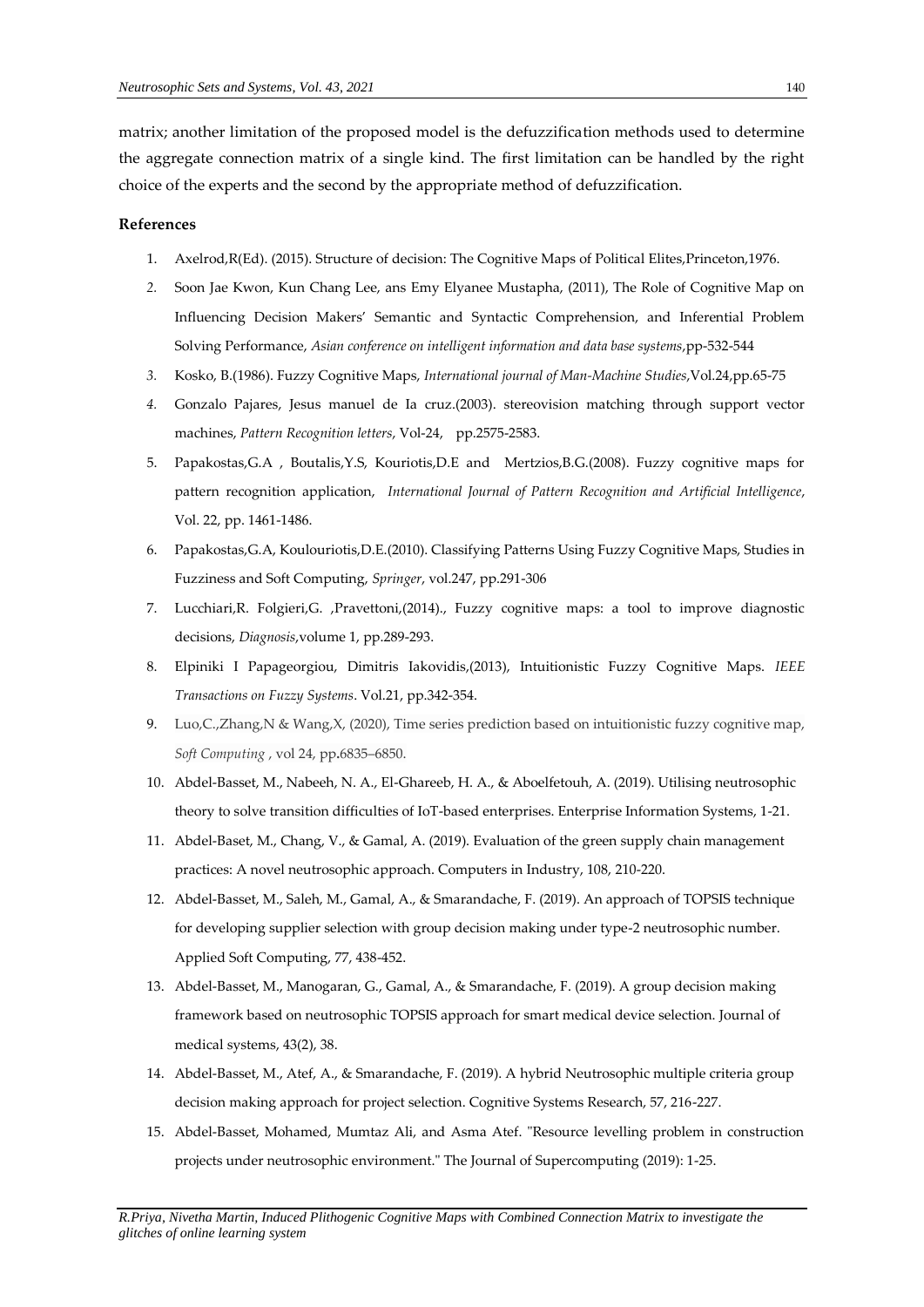- 16. Vasantha Kandasamy,W.B.,Florentin Smarandache,(2003) .Fuzzy Cognitive maps and Neutrosophic cognitive maps, *Xiquan Publishers*, Phoenix.
- 17. Aasim Zafar,Mohd Anas Wajid,(2019), Neutrosophic Cognitive Maps for Situation Analysis*, Neutrosophic sets and systems*,Vol.29, pp.78-88
- 18. Salah Hasan Saleh Al-Subhi, Iliana Pérez Pupo, Roberto García Vacacela, Perez,Pedro Yand Maikel Y Leyva Vázquez,(2018), A New Neutrosophic Cognitive Map with Neutrosophic Sets on Connections,Application in project management, *Neutrosophic Sets and Systems*, Vol. 22,pp.63-75.
- *19.* Ferreira,F.A.F, Meidutė-Kavaliauskienė,I. (2019). Toward a sustainable supply chain for social credit: learning by experience using single-valued neutrosophic sets and fuzzy cognitive maps. *Annals of Operation Research.*
- 20. Nivetha Martin., Smarandache.F, (2020), Plithogenic Cognitive Maps in Decision Making, *International Journal of Neutrosophic Science*,Vol.9,pp.09-21.
- 21. Nivetha Martin., Smarandache.F.,(2020), Concentric Plithogenic Hypergraph based on Plithogenic Hypersoft sets-A Novel Outlook, *Neutrosophic sets and systems*,Vol.33,pp.79-85.
- 22. Nivetha Martin.,Smarandache,F.(2020). Introduction to Combined Plithogenic Hypersoft Sets, *Neutrosophic sets and systems*, Vol.35, pp.503-510.
- 23. Abdel-Basel,M.,El-hoseny,Gamal.M., Smarandache,F.(2019). A novel model for green supply chain management practices based on plithogenic sets*, Artificial intelligence in medicine*,Vol.100.
- 24. Abdel-Basset, M., Mohamed, R., Zaied, A. E. N. H., & Smarandache, F. (2019). A hybrid plithogenic decision-making approach with quality function deployment for selecting supply chain sustainability metrics. Symmetry, 11(7), 903.
- 25. Sujatha.R,,poomagal,S.,Kuppusamy,G. saidBroumi.,(2020), An analysis on novel corona virus by a plithogenic Approach to Fuzzy Cognitive Map, *International journal of neutrosophic science*, Vol-11, pp-62-75.
- 26. Nivetha martin.,Priya.R.Smarandache.F,(2021), New Plithogenic Sub Cognitive maps Approach with Mediating Effects of Factors in Covid-19 Diagnostic Model, *Journal of Fuzzy Extension and Applications,*Vol.2.pp.1-14.
- 27. Ritha,W,Mary MejrulloMerlin,M.(2011). Predictors of interest in cosmetic surgery Ananalysis using induced fuzzy cognitive maps(IFCMs) ,*Annals ofFuzzyMathematics and Informatics*, vol-2, pp.161-169.
- 28. [Narayanamoorthy,S](https://scholar.google.co.in/citations?user=67lGruIAAAAJ&hl=en&oi=sra), [Kalaiselvan](https://scholar.google.co.in/citations?user=pVmXwxIAAAAJ&hl=en&oi=sra) ,S.(2012) [. Adaptation of induced fuzzy cognitive maps to the](https://core.ac.uk/download/pdf/204335406.pdf)  [problems faced by the power loom workers,](https://core.ac.uk/download/pdf/204335406.pdf)*IJ Intelligent Systems*.Vol-9,pp.75-80
- 29. Devadoss, A.V, Rajkumar,A [,Praveena,](https://scholar.google.co.in/citations?user=nONVgewAAAAJ&hl=en&oi=sra)N.J.P . ( 2012), [A Study on Miracles through Holy Bible using](http://citeseerx.ist.psu.edu/viewdoc/download?doi=10.1.1.735.1099&rep=rep1&type=pdf)  [Induced Fuzzy Cognitive Maps \(IFCMS\)](http://citeseerx.ist.psu.edu/viewdoc/download?doi=10.1.1.735.1099&rep=rep1&type=pdf)**,** *International Journal of computer applications,*Vol-57,pp.26-30.
- 30. Devadoss,A.V , Christopher ,S.(2013). A study of periyar philosophy of self-Respect using Induced Fuzzy Cognitive Maps (IFCMS), *International Journal of Computing Algorithm*, Vol-02, pp.25-27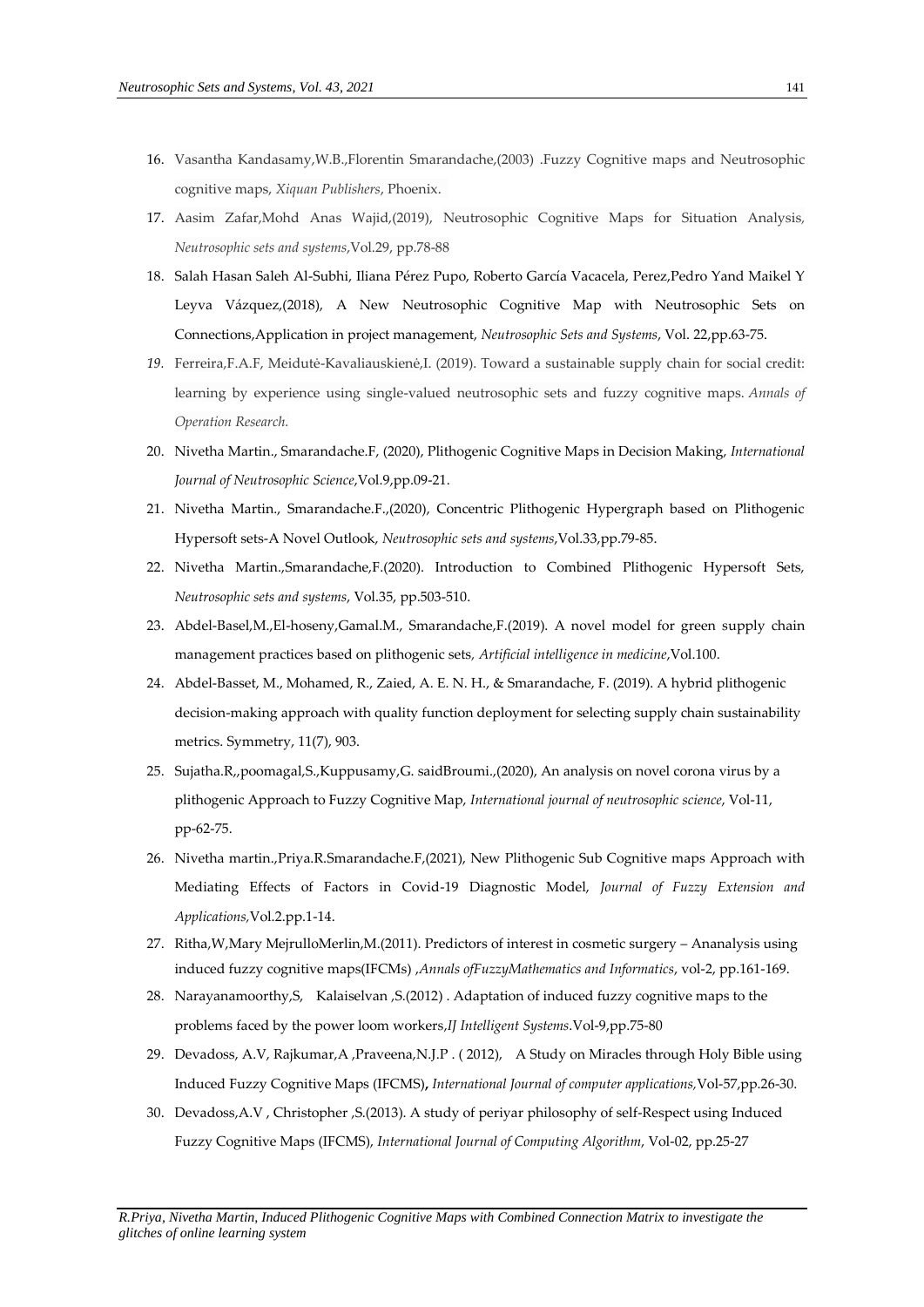- 31. VictorDevadoss,A, and Befija Minnie,J.(2014), Analyzing the causes of Work Life Imbalance in Working Environment using Induced Fuzzy Cognitive Maps (IFCM),*International Journal of Scientific & Engineering Research*,vol-5, pp.1043-1047
- 32. Pathinathan,T, Ponnivalavan,K,(2014[\).The Study Of Hazards Of Plastic Pollution Using Induced](http://www.hindex.org/download.php?page=827)  [Fuzzy Coginitive Maps \(ifcms\)](http://www.hindex.org/download.php?page=827)**,** *International Journal of Computing Algorithm*.vol-3, pp.147-149
- 33. T.Pathinathan, (2014)[, Adaptation of Induced Fuzzy Cognitive Maps to the Problems Faced By the](http://hindex.org/download.php?page=594)  [Farmers in SriperumbudurTalukKanchi District](http://hindex.org/download.php?page=594)**,** *International Journal of Computing Algorithm*, vol-3,pp.84-87.
- 34. Charles Robert Kenneth, Blessy Florence,J, Monica,J.John kaviarasu,S. & Gladston Xaviour,G.(2015). The Study Of Women's Health In Chennai Slums Using Induced Fuzzy Cognitive Maps ,*ImapctInternational Journal of Research in Applied*,Vol-3,pp.123-130.
- 35. Thirusangu,K**,** Bharathan,K.S,(2014)., A New Induced bidirectional Associative Fuzzy Cognitive Dynamical System, *Research Journal of Asian Scientific Research*,Vol-4,pp.27-38
- 36. Saraswathi,A. and Praveen Prakash,A,(2015)., Fuzzy Matrix Analysis-A study on induced fuzzy cognitive maps, *International journal of study and humanities*,Vol.1,pp.71-82.
- 37. Dhrubajyoti Ghosh,Anita Pal,(2015) , Using Induced Fuzzy Bi-Model to Analyze Employee Employer Relationship in an Industry, *International Journal of Advanced Computer Science and Applications*,vol-6, pp.87-99
- 38. Dhrubajyoti Ghosh, and Anita Pal,(2015), Using Fuzzy cognitive map and induced fuzzy cognitive map to analyze real world problems ,*Annals of pure and applied mathematics*,Vol-10,pp.153-163.
- 39. Dhrubajyoti Ghosh 1, Anita Pal .,(2016) , Using Induced Fuzzy Cognitive Map and Fuzzy Relation Equation to Analyze the Impact of Social Networking on Students Life, *International Journal of Applications of Fuzzy Sets and Artificial Intelligence.*Vol-6,pp.33-54.
- 40. Sujatha,G ,Kuppuswami,(2019), Fuzzy cognitive maps and induced fuzzy cognitive maps approach to traffic flow., *Journal of Physics,*vol-1377,pp.1-6
- 41. [Merlyn Margaret,](https://aip.scitation.org/author/Margaret%2C+H+Merlyn)H. an[d Lilly Merline,W](https://aip.scitation.org/author/Merline%2C+W+Lilly), (2019), A study on the symptoms of migraine using induced fuzzy cognitive maps ,*AIP Conference Proceedings*,vol-2112,pp.1-5.
- 42. [Sivakamasundari,](https://www.semanticscholar.org/author/K.-Sivakamasundari/70351144)K[, Smitha,M](https://www.semanticscholar.org/author/M.-Smitha/144153354).(2014), Identifying the Cause of Using Endosulfan in Agriculture by Induced Fuzzy Cognitive Maps (IFCMs) Approach,*International journal of science and research,*vol-3,pp.2151-2155
- 43. MuraliDoss ,K, Pathinathan,T,Ponnivalavan,K,(2014)[, A Study On Road Accidents By Adolescence In](http://www.hindex.org/download.php?page=835)  [Chennai Using Induced Fuzzy Cognitive Maps \(ifcms\),](http://www.hindex.org/download.php?page=835)*International Journal of Computing Algorithm,*vol-3,pp.185-187.
- 44. SagayaBavia ,M, Maria Roy Felix,J., Ponnivalavan,K.,(2014) , Study on Disappearance of House Sparrow Using Induced Fuzzy Cognitive Maps (IFCMs), *International Journal of Computing Algorithm,*Vol-3, pp.248-251.
- 45. Ponnivalavan , K, Pathinathan,T.(2013), [The Study of Symptoms of Tuberculosis Using Induced Fuzzy](http://www.hindex.org/download.php?page=1102)  [Coginitive Maps \(IFCMS\)](http://www.hindex.org/download.php?page=1102)**,** *International Journal of Data Mining Techniques and Applications,*vol-2,pp.51-54.